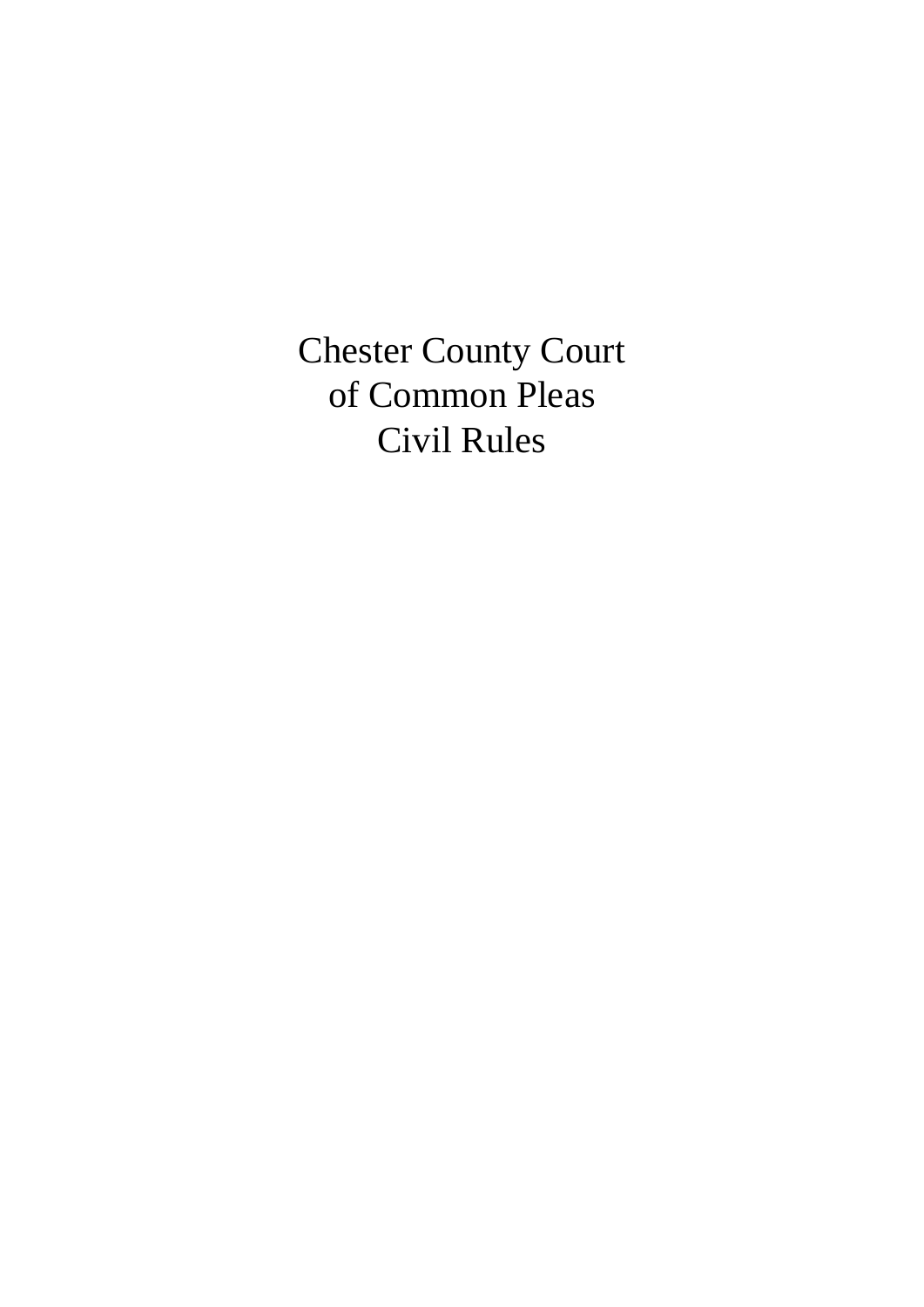*Editor's note:* Amendments adopted June 3, 2004, effective 30 days after publication in the *Pennsylvania Bulletin.*  As of the effective date of these rules, all previous local rules of Civil Procedure are repealed, except for the Family Court Rules and the rules of the Orphans' Court Division of the Court of Common Pleas of Chester County. The comments which accompany the rules were prepared for the convenience of the bench and bar but are not part of the rules and are not officially adopted.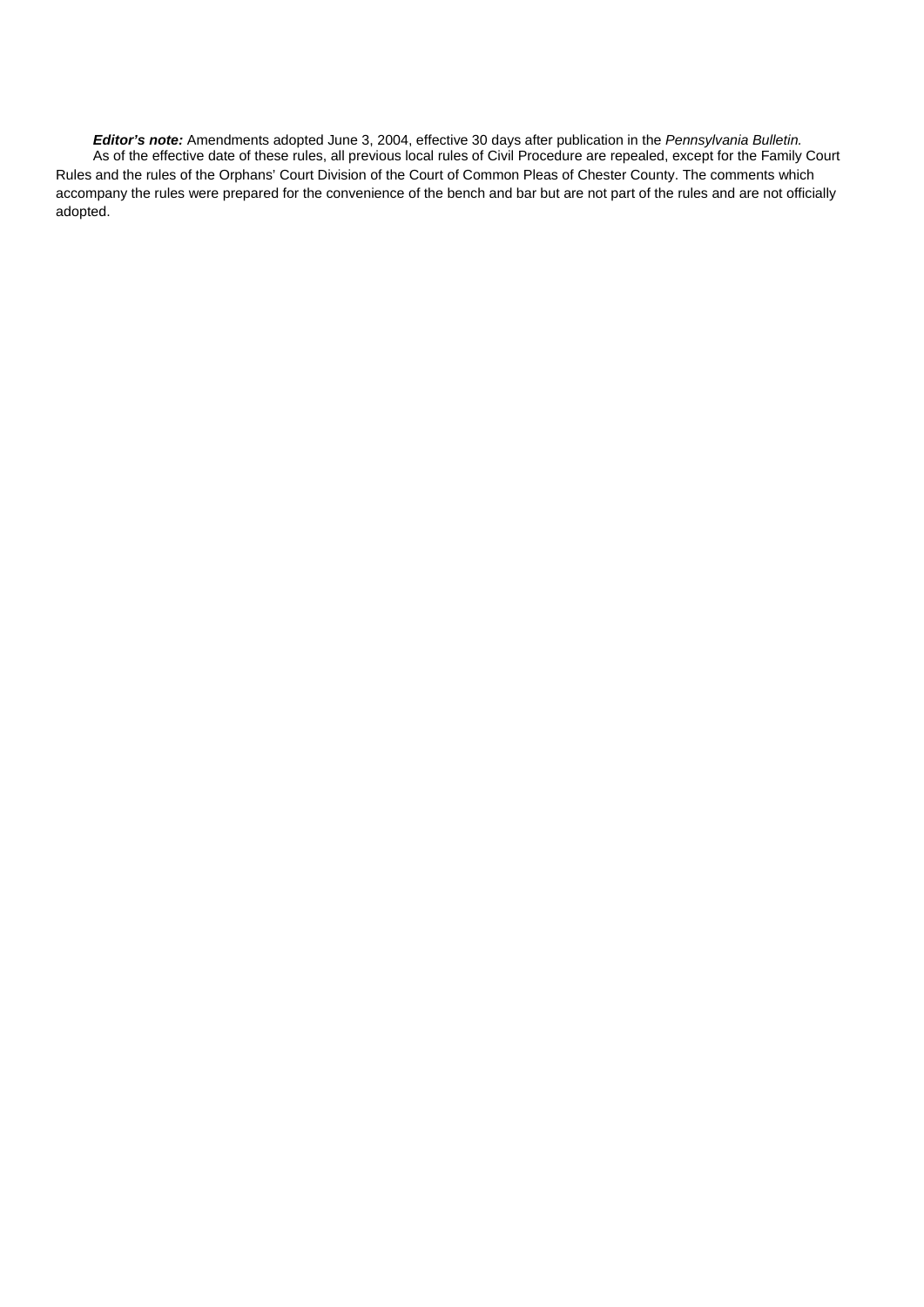# **Title and Citation of Rules**

**Rule 51.1.** *Citing the Rules* 

These rules shall be known as the Chester County Rules of Civil Procedure, and shall be cited as "C.C.R.C.P. \_\_\_\_\_\_\_"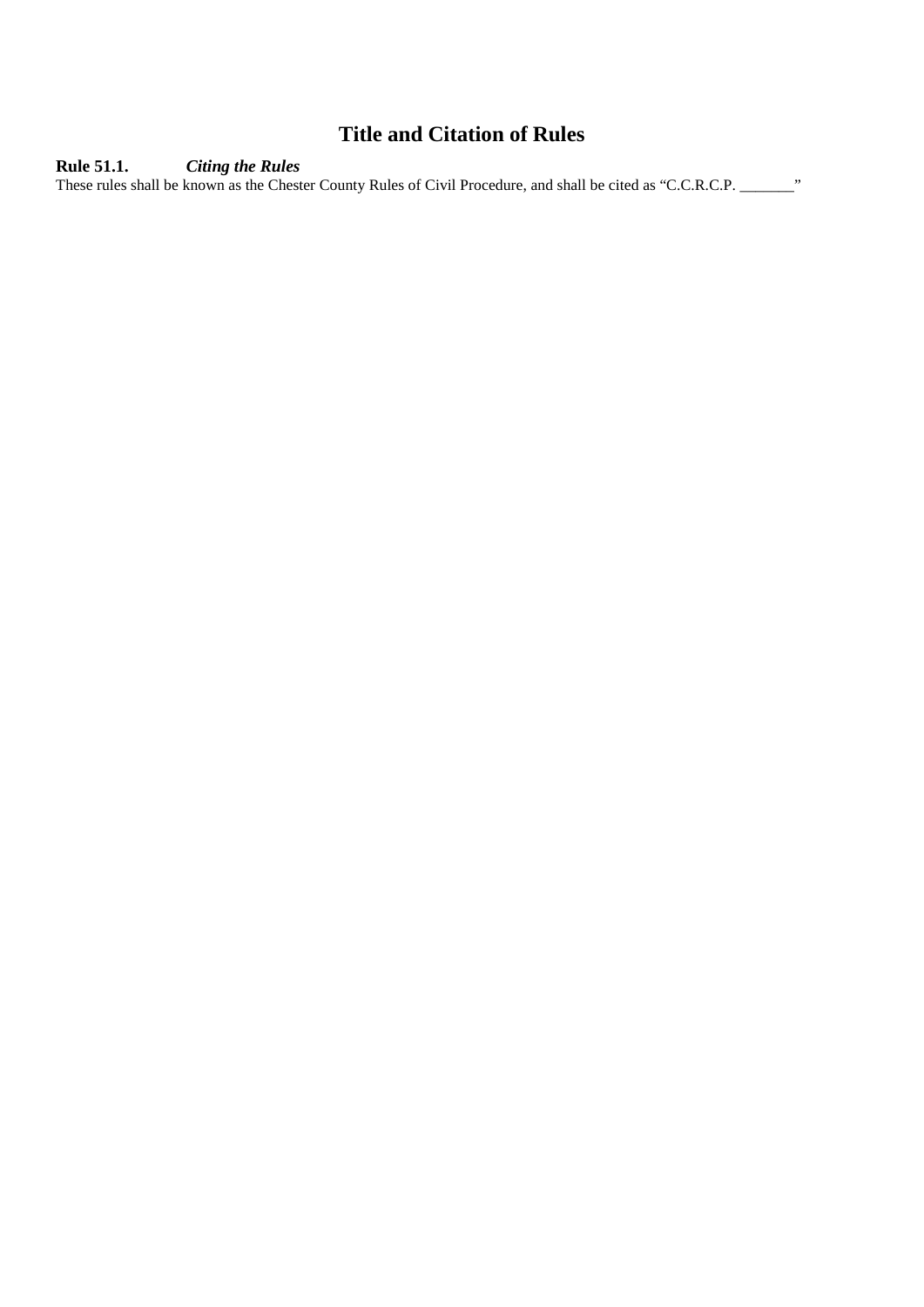# **The Business of the Courts**

#### **Rule 200.** *Assignment of Court Business*

All civil litigation in this court shall be divided into the following categories:

Category A shall consist of all civil matters which include matters filed for jury trial, non-jury trial, equity matters, and cases appealed from arbitration.

Category B shall consist of miscellaneous matters such as name change petitions, license suspension appeals, mechanics lien matters, zoning appeals and other matters requiring disposition by a judge.

*Comment:* Category B is not an exclusive listing of matters requiring disposition by the court. For example, petitions for appointment of arbitrators or for minor's compromise, etc. would be includable.

Category C shall consist of compulsory arbitrations.

Category D shall include all matters under the jurisdiction of the family court division.

Category E shall include all matters which do not require action by a judge, including but not limited to confessions of judgment, transfers of judgment, liens, waivers of liens, lis pendens, etc.

Matters under category D and those within the jurisdiction of the orphans' court division shall not be assigned to individual judges under this rule but shall be handled in accordance with the rules and practices of the orphans' court division and family court division.

The president judge may modify the type of case to be placed in each category or create additional categories of cases.

#### A. *Individual Assignment of Cases*

For matters set forth in categories A, B and C, when the case is commenced it shall be assigned for trial and pre-trial proceedings to a designated judge. The designated judge shall be responsible for the matter from the time of initial filing until final disposition, unless otherwise directed by the President Judge of the Court of Common Pleas of Chester County. The assignment of the case shall be made by the prothonotary in accordance with regulations promulgated by the president judge. The assignment regulations shall create a blind rotation system which balances *the case loads among the judges.* The sequence of assignment shall be kept secret and all steps shall by taken to prevent any person from being able to ascertain the name of the judge to whom any case may assigned before the assignment. When an action is commenced (whether by writ, complaint or otherwise) the papers filed with the prothonotary must be accompanied by a cover sheet in the form provided by the prothonotary and designed to assist the prothonotary in the assignment of each case.

#### B. *Related Cases*

If, at the time of the filing of any civil action or proceeding, counsel is aware that a related claim is pending, counsel shall so notify the court administrator in writing. Civil cases are deemed related when they involve common issues of fact or grow out of the same transaction. If it is later discovered that two or more matters are related, the judge to whom the latter case has been assigned may refer the case to the court administrator for reassignment to the judge to whom the earlier related case was assigned.

#### C. *Reassignment of Cases*

The president judge may reassign cases whenever necessary to eliminate conflicts, to promote a balance of the work load among the judges and to improve prompt and just administration of all cases.

#### **Rule 200.1.** *Emergency and Injunctive Matters*

The president judge, or the court administrator under direction of the president judge, shall assign, on a rotating basis, an emergency judge and an emergency family court judge. Emergency and injunctive matters which fall under categories A, B and C shall first be addressed to the judge to whom the case is assigned. If the assigned judge is absent or unavailable the emergency judge shall be responsible for emergency and injunctive matters which fall under categories A, B and C. The emergency family court judge shall be responsible for emergencies and injunctive matters which fall under category D.

#### **Rule 205.2(a).** *Filing Legal Papers with the Prothonotary*

All pleadings and other legal papers shall be typewritten (not less than 12 point type), double-spaced and securely fastened.

### **Rule 205.2(b).** *Cover Sheet*

Each complaint, praecipe or other document commencing an action shall have attached to it a cover sheet in the form set forth below, which shall be served with the complaint, praecipe or other document commencing an action upon all other parties.

*See Form A on Page 61*

*Comment:* If an action is commenced without attaching such cover sheet, the prothonotary shall accept the document for filing, but shall promptly thereafter notify the lawyer or party filing the action to file a cover sheet. The Prothonotary, in such notice, shall provide the lawyer or party with a form of cover sheet and a copy of this Local Rule. If the lawyer or party shall fail, within twenty (20) days of the mailing of such notice, to file a cover sheet, the plaintiff may not proceed further in the action until the cover sheet is filed, but this rule shall in no way affect the obligation of the plaintiff to serve the original process.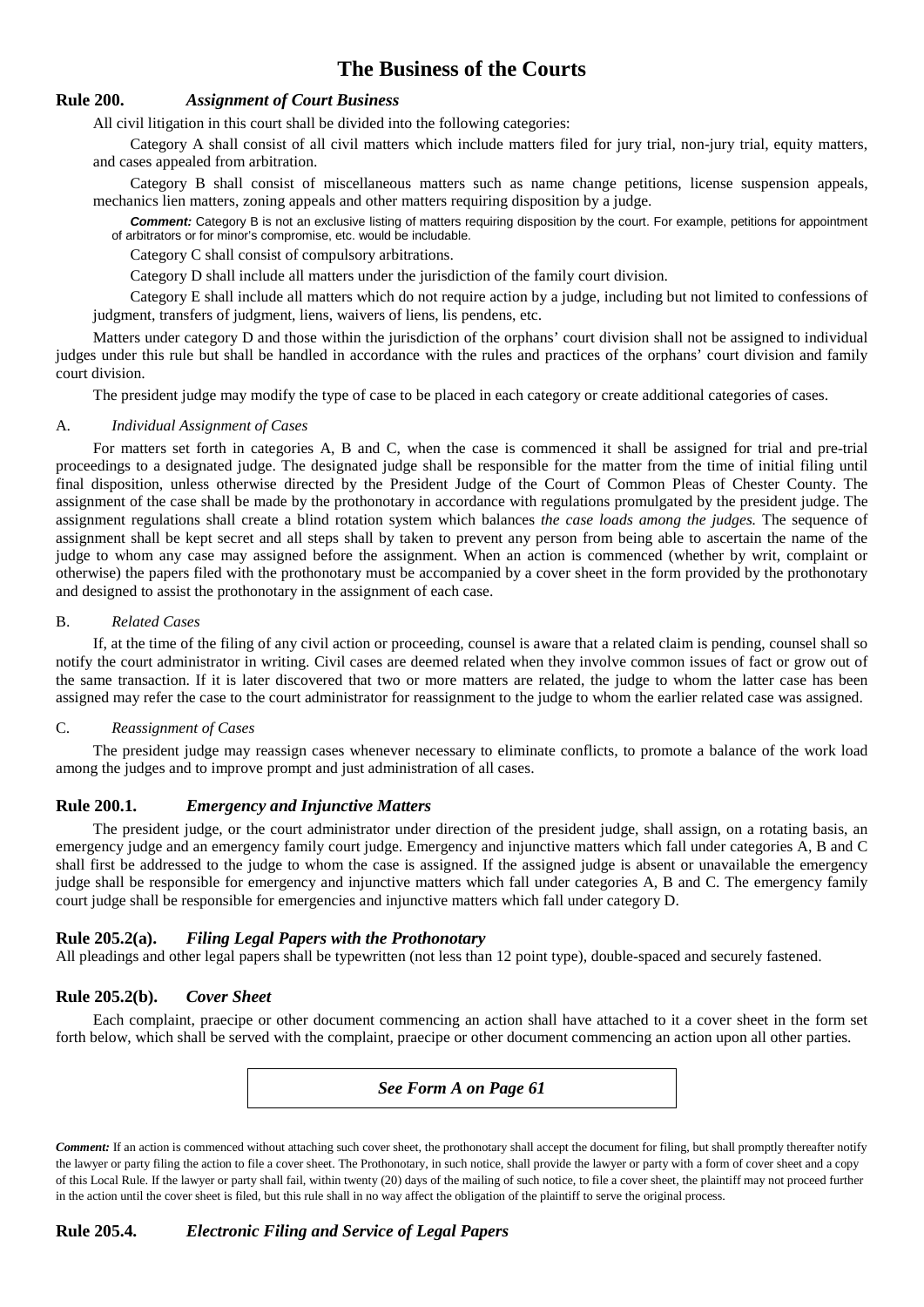- (a)(1) The Chester County Court of Common Pleas hereby permits the electronic filing of legal papers and the electronic service of such papers, under the terms described in this Local Rule. The actions and proceedings subject to this rule are all civil matters other than family court matters. All legal papers in all civil matters other than family court matters are subject to this rule. As used in this rule, all words specifically defined in Pa.R.C.P. No. 205.4(a)(2) shall have the same meaning when used in this rule as when used in Pa.R.C.P. No. 205.4.
- (b)(1) All legal papers shall be presented for electronic filing in portable document format ("pdf"). As authorized by Pa.R.C.P. No. 205.4(b)(1), in the event any legal paper is submitted to the Prothonotary for filing in other than portable document format, including being presented in a hard-copy format, the Prothonotary shall convert such legal paper to portable document format and maintain the legal paper in portable document format. The Prothonotary shall return the hard-copy legal paper to the filing party for retention as required by Pa.R.C.P. No. 205.4(b)(4).
- (c)(2) All legal papers that are filed electronically shall be filed through the Prothonotary's Electronic Filing System ("Electronic Filing System") which shall be accessible through the Chester County Prothonotary's web site, www.efiling.chesco.org . To obtain access to the Electronic Filing System, counsel and any unrepresented party must apply to the Prothonotary's Office for a User Name and Password.
- (d)(1) The Prothonotary will accept for payment of all filing fees the following credit and debit cards: Discover, MasterCard and Visa. The Prothonotary will not accept advance deposit on account of future filing fees.
- $(f)(1)$  Upon receipt of the legal paper, the Prothonotary shall provide the filing party with an acknowledgment, which includes the date and time the legal paper was received by the Electronic Filing System. The Prothonotary shall also provide the filing party with notice that the legal paper was accepted for filing. If a legal paper is not accepted upon presentation for filing or is refused for filing by the Electronic Filing System, the Prothonotary shall immediately notify the party presenting the legal paper for filing of the date of presentation, the fact that the document was not accepted or refused for filing by the system, and the reason therefor.
- (2) Neither the Court nor the Prothonotary shall be required to maintain a hard copy of any legal paper, notice or order filed or maintained electronically under this rule.
- (3) The Prothonotary's fees and costs shall be paid by credit card when legal papers are filed using the Electronic Filing System. Payment of all costs and fees for the filing of a legal paper presented by a filing party at the office of the Prothonotary for electronic filing shall be paid by credit card as set forth above or by check or cash.

*Editor's Note:* Adopted December 19, 2013, effective January 24, 2014.

### **Rule 206.1.** *Petitions*

### **Rule 206.1(a).** *Purpose and Designation*

All applications for which the procedure for the relief sought is not otherwise specifically addressed elsewhere in the rules and which require the assertion of facts not of record are hereby designated as petitions. A petition, generally speaking, is a request for relief ancillary to a given cause of action. Each petition shall be accompanied by a verification or affidavit verifying the facts stated in the petition.

#### **Rule 206.1(b).** *Title*

A petition should state in its title exactly what is being sought, by whom and against whom (e.g. rather than merely "petition", it should be designated Defendant Jones' Petition for Extension of Time to Join Smith as Additional Defendant).

#### **Rule 206.2.** *Motions, Petitions and Preliminary Objections—General Requirements*

All motions, petitions and preliminary objections shall be in writing and shall be accompanied by a proposed form of order; a petition shall also be accompanied by an order allowing a rule to show cause in form as set forth below, which order is hereinafter sometimes referred to as a "rule" or a "rule to show cause." Every motion and petition shall refer to the procedural rule, statute, or other authority relied upon to justify the relief requested and shall display counsel's name, address, I.D. number and telephone number. No motion, petition or preliminary objection shall be dismissed for failure to be accompanied by a form of proposed order or for failure to be accompanied by a form of proposed order or for failure to refer to the procedural rule, statute or other authority relied upon or for failure to display counsel's name, address, attorney identification number or telephone number.

*Comment:* For discovery motions and petitions, see certification requirements under rule C.C.R.C.P. 208.2(e).

#### **Rule 206.3.** *Service and Certification*

- (a) Immediately after filing with the prothonotary, each party, shall serve upon all other counsel and unrepresented parties complete copies of all rules, proposed orders, petitions motions, preliminary objections, and answers to same.
- (b) Each party shall, within five (5) days of the filing of any document, file with the prothonotary a separate document in the form specified by C.C.R.C.P. 206.3(d) certifying that service of a complete copy has been made.

(c) The court at its discretion may strike, dismiss or deny, any petition, motion or preliminary objection for failure of the moving party to comply with the service and certification requirements of this rule.

(d) Certifications of service shall be in substantially the following form: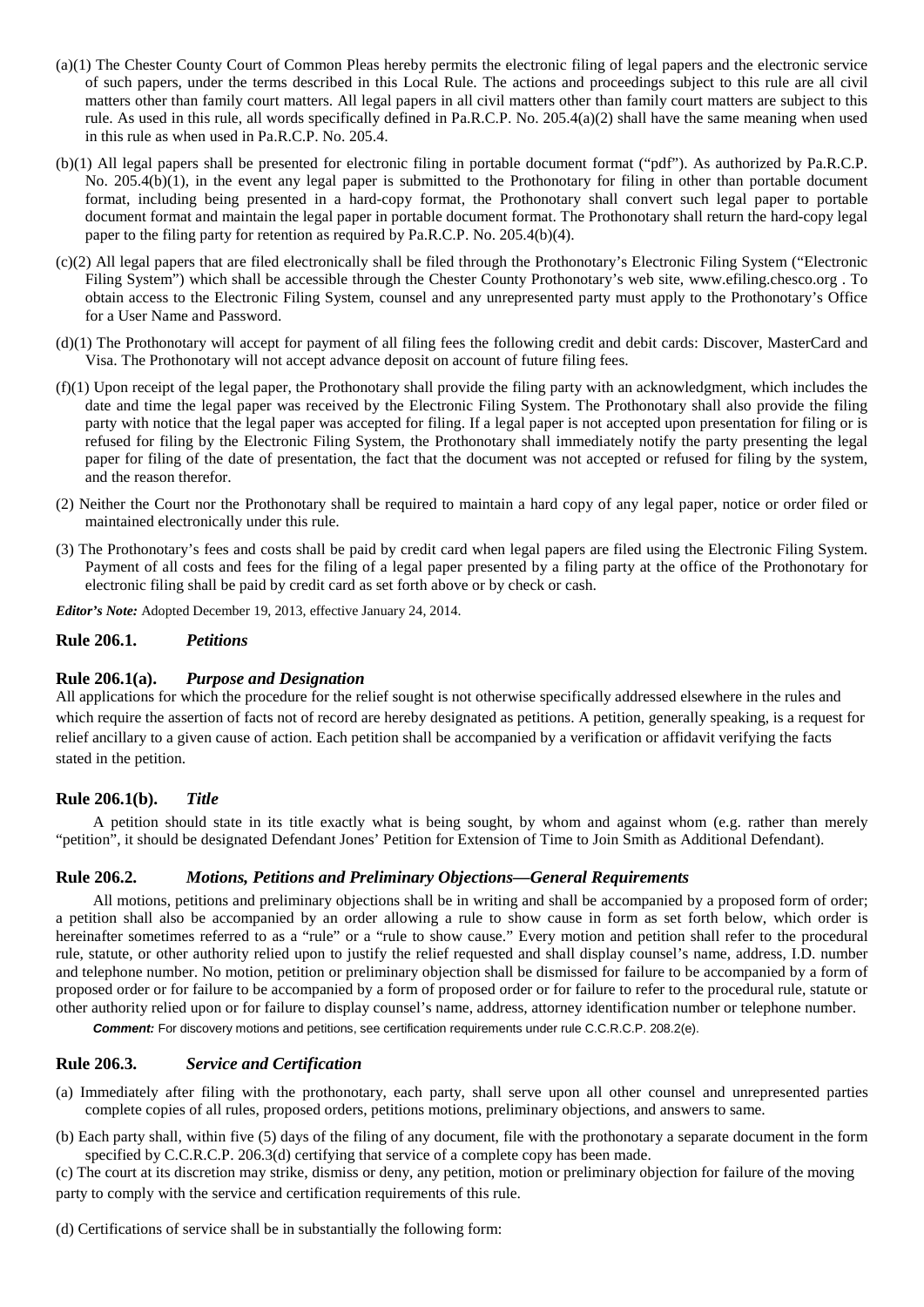#### **Rule 206.4(c).** *Procedure For Rule To Show Cause*

(a) The petitioner shall attach to any petition a proposed order substantially in the following form:

#### *See Form C on Page 66*

(b) In instances where the order seeks a stay order or other substantive relief or seeks to have a hearing date set immediately or otherwise requests special immediate relief, the form of the order shall be modified accordingly and the order shall contain such of the following provisions as are appropriate:

#### *See Form D on Page 67*

### **Rule 206.4(c)(1).** *Per Curiam*

The procedure of Pa.R.C.P. No. 206.6 is adopted. An order containing a rule to show cause, except one which by its terms grants substantive relief or which contains a stay order or seeks to require an answer by respondent(s) in less than twenty (20) days, shall be issued per curiam when presented to the court administrator.

Comment: Even if respondent does not deny any of the facts set forth in the petition, if respondent objects to the granting of the relief requested either on the basis that the facts set forth in the petition, even if true, do not warrant the granting of the relief sought, or on any other basis, respondent should file an answer specifically so stating.

#### **Rule 206.4(c)(2).** *Stay or Substantive Relief*

Any petitioner seeking a rule which stays proceedings or which by its terms grants substantive relief shall present the petition, proposed order and rule to the judge assigned to the case, except for family court and orphans' court matters which shall be presented to a judge sitting in that division. The court will not enter the stay or grant the relief unless:

- (1) *Notice*: it appears from the petition that reasonable notice, under the circumstances, has been given to all parties in interest of the date, time, and place of the application; or
- (2) *Stipulation*: it appears from the petition that there is an agreement by all parties in interest; or
- (3) *Exigency*: the court in its discretion shall determine that there are extraordinary circumstances justifying a stay or immediate relief.

#### **Rule 206.4(c)(3).** *Admissions*

All well-pled factual averments in a petition upon which a rule to show cause has been granted, or in preliminary objections endorsed with a notice to plead and properly containing averments to fact, shall be deemed admitted unless an answer specifically denying the same is filed on or before the close of court within twenty days after service of the petition upon the respondent(s), or such shorter time as the court may have allowed, or, in the case of preliminary objections, on the date on which an answer to the preliminary objections is due pursuant to the Pennsylvania Rules of Civil Procedure. The requirements of Pa.R.C.P. No. 1029 shall apply to this provision.

#### **Rule 206.4(c)(4).** *When No Answer Is Filed*

If no answer has been timely filed, the petitioning party, not less than five (5) days after the rule return date, may move to have the rule made absolute, granting the prayer of the petition, and the Court may consider such petition as unopposed and grant such motion as of course. The motion shall be accompanied by a proposed order and a certificate of service but no brief shall be required. The provisions of Rule 206.1(c) shall not apply to motions to make a rule absolute filed pursuant to this section.

*Comment:* A party upon whom a petition is served has an obligation to answer the petition if the relief sought is opposed. See comment to Rule 206.1(c) above. See C.C.R.C.P. 200.1 regarding emergency and injunctive matters. See 206.1(d) of this rule for treatment of preliminary objections which raise questions of jurisdiction or venue and any other preliminary objections which deal with facts not otherwise of record; those types of preliminary objections shall be handled under subsection 206.1(b), as though they were petitions, except that such preliminary objections shall not be accompanied by a rule to show cause.

#### **Rule 206.5.** *When Answer is Filed*

When an answer has been timely filed and the issue raised by the petition, motion or preliminary objection is ripe for consideration, pursuant to the provisions of Pa.R.C.P. No. 206.7, any party may file a praecipe for determination in the form described by C.C.R.C.P. No. 206.6 along with a supporting brief. If a petitioner files a praecipe for determination on petition and answer, all averments of fact responsive to the petition and properly pleaded in the answer shall be deemed admitted. If a respondent orders the matter for argument on petition and answer without having taken depositions or such other discovery as the court may have allowed, then all averments of fact properly pleaded in the petition shall be deemed admitted for the purposes of the rule, unless the petitioner shall have failed to take depositions or such other discovery as the court may have allowed within the time required, in which event the petition shall be decided on petition and answer and all averments of fact responsive to the petition and properly pleaded in the answer, shall be deemed admitted pursuant to Pa.R.C.P. No. 206.7(c). Responsive briefs shall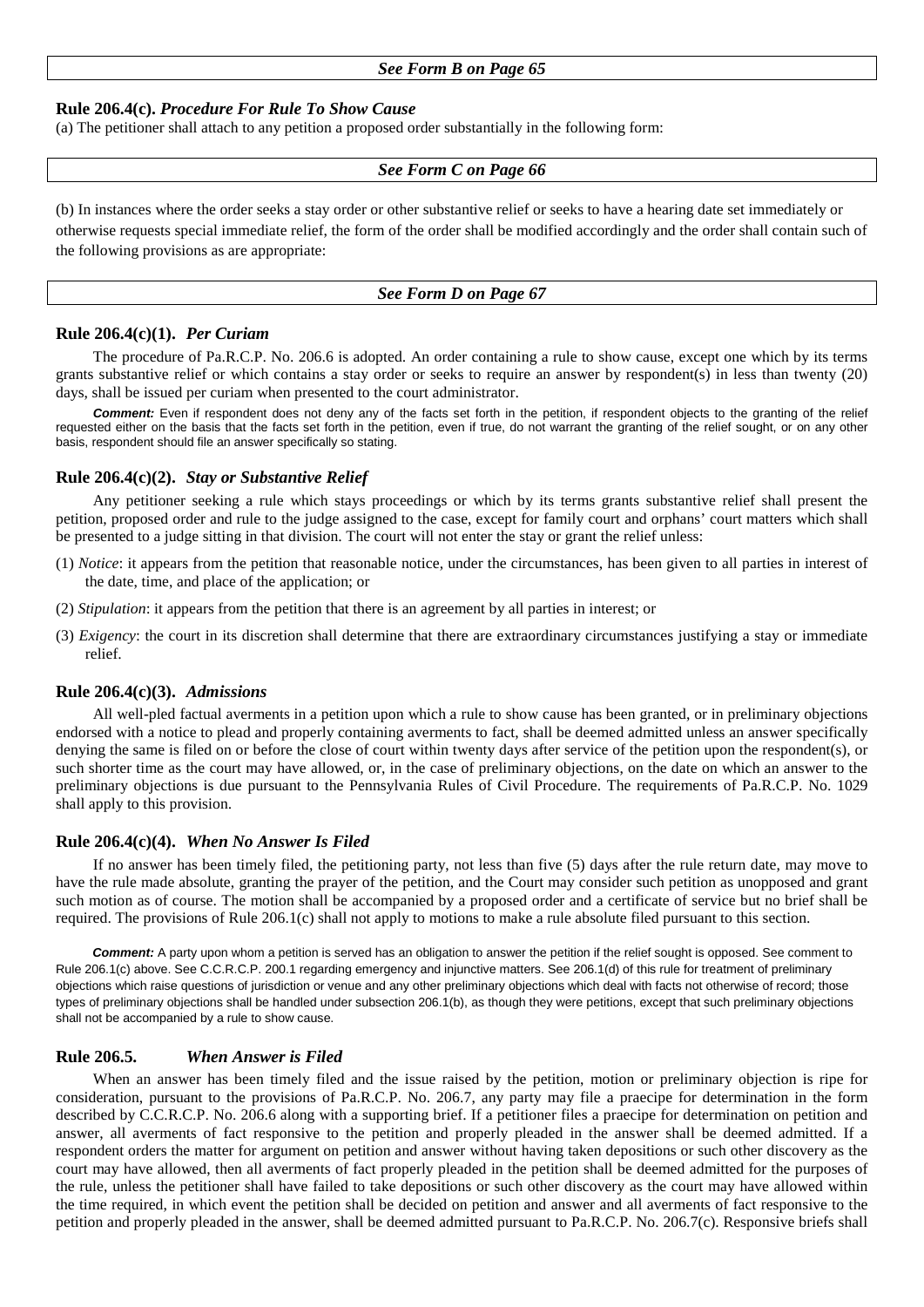be filed within fifteen (15) days of the filing of the praecipe for determination. The assigned judge may, at his or her discretion, extend the time for filing briefs.

#### **Rule 206.6.** *Praecipe for Determination*

To have any matter submitted to the Court for a decision, a party shall file with the Prothonotary a Praecipe for Determination. Immediately after filing same with the Prothonotary, each party shall serve upon all other counsel and unrepresented parties a copy of the Praecipe for Determination as well as any other documents filed therewith. The Praecipe for Determination shall be in substantially the following form:

### *See Form E on Page 68*

*Comment:* This praecipe is to be filed with the prothonotary, not the court administrator.

#### **Rule 208.***Motions*

### **Rule 208.2.** *General*

All motions shall be filed in accordance with C.C. R.C.P. 206.2.

### **Rule 208.2(c).** *Applicable Authority*

All motions should include a brief statement of applicable authority.

### **Rule 208.2(d).** *Uncontested Motions—Certification*

A motion may be treated as uncontested when the moving party appends to it a certificate that counsel has conferred with all interested parties in respect to the matter and has been affirmatively advised that there are no objections to the relief sought in the proposed order.

*Comment:* Non-responsiveness on the part of an opponent shall not be equated by the movant to the lack of contest.

### **Rule 208.2(e).** *Discovery Motion and Petition Certification*

- i. All counsel have an affirmative obligation to confer and discuss discovery matters and make a good faith effort to resolve such differences as may exist.
- ii. Any motion or petition relating to discovery must be accompanied by a certificate of counsel for the moving party certifying that counsel has conferred with opposing counsel with respect to each matter set forth in the discovery motion or petition in good faith, but has been unable to resolve the issue. The certificate shall set forth the exact time, place and manner (which may be telephonic) of the conference or, in a case in which counsel for the moving party cannot furnish such certificate, counsel shall furnish an alternative certificate stating that opposing counsel has refused to so confer. The alternative certificate shall also set forth the efforts made by counsel for the moving party to obtain compliance by opposing counsel and such other facts and circumstances as exist to justify the absence of the required certificate.
- iii. The court at its discretion may strike, dismiss or deny the petition or motion for failure of the moving party to comply with the certification requirements of this rule, or may grant relief based solely upon the unreasonable refusal of opposing counsel to confer despite reasonable and good faith efforts of the moving party to comply with the certification requirements of this rule or may grant relief based solely upon the unreasonable refusal of opposing counsel to confer despite reasonable and good faith efforts of moving counsel to arrange such conference.

### **Rule 208.3(a).** *Motions—Titles and Attachments*

- (1) Generally, motions may be used to obtain relief upon undisputed facts of record, with several exceptions, one of which shall be that averments by counsel that pleadings, documents or discovery requests have been exchanged or transferred. In the latter event copies of all such documents shall be attached, unless already in the record, in which event they can be incorporated by reference. Every motion shall be signed by its moving counsel or party.
- (2) The motion or reply should state in its title exactly what is being sought, by whom and against whom (e.g. rather than merely "motion," it should be designated Defendants' Motion for Sanctions Against Plaintiff or Additional Defendant's Second Motion for Sanctions Against Defendant Smith, etc.).
- (3) To promote uniformity of civil practice the following types of discovery matters shall be treated as motions, not as petitions, even though they may contain limited assertions of fact not of record:
	- a) motion for sanctions for failure to answer interrogatories;
	- b) motion for sanctions to failure to produce documents or things;
	- c) motion for sanctions for failure to appear for deposition;
	- d) motion to compel mental or physical examination;
	- e) motion to compel further answers to interrogatories;
	- f) motion to compel further production of documents.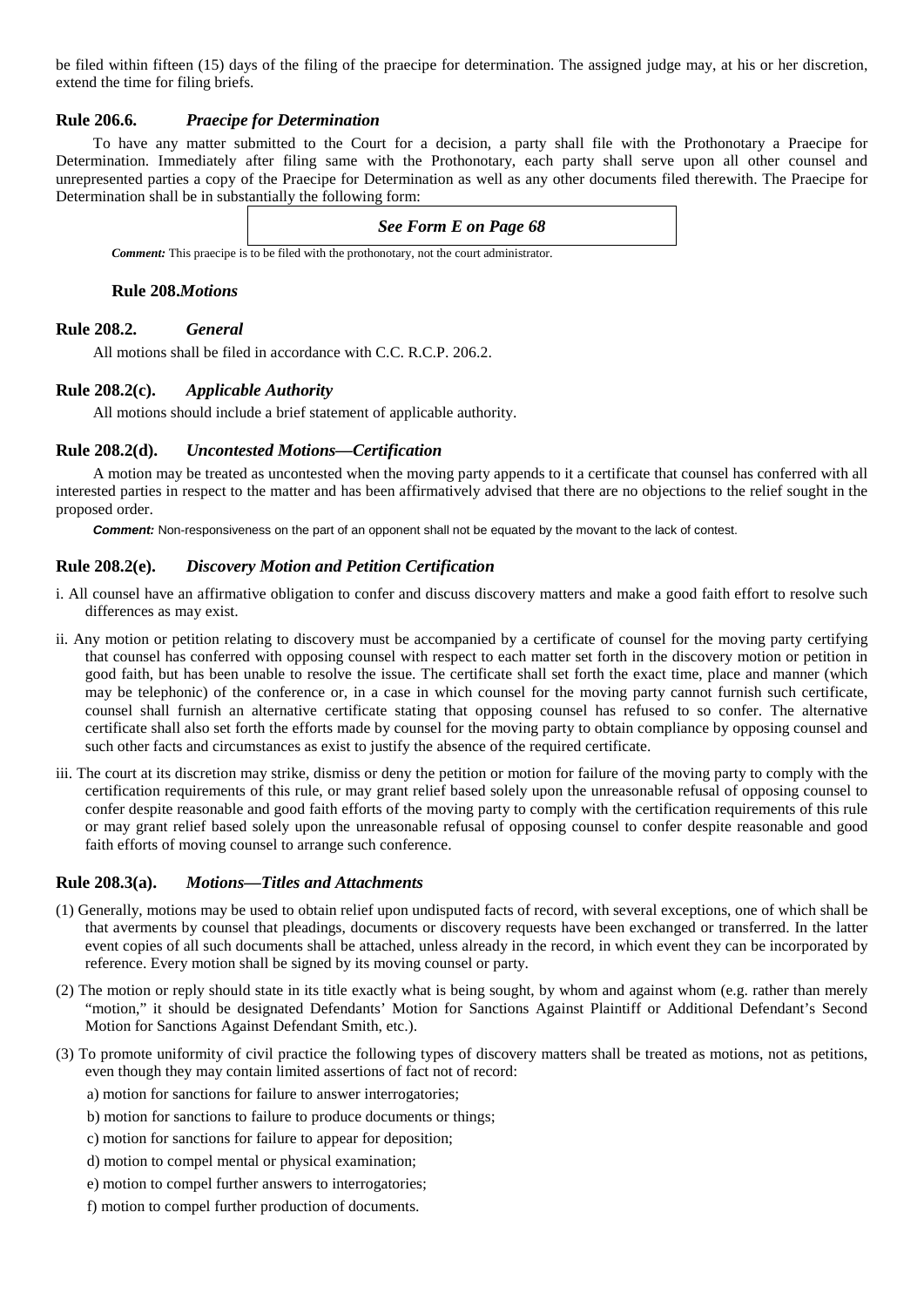- (4) Generally, a supporting brief, in accordance with C.C.R.C.P. 210, and praecipe for determination in the form described in C.C.R.C.P. 206.6 must be filed by the moving party with the motion and proposed order. No brief is necessary for the following motions:
	- (i) motion for sanctions and/or to compel in discovery matters where the only relief sought is to compel answers to interrogatories, to compel a response to a request for production of documents or things, to compel a party to appear for his or her deposition, physical examination or mental examination, or to permit entry upon land for inspection, where the motion is based upon the failure of the other party or parties to have responded to the discovery or other request and the motion is believed to be uncontested, but if the party from whom discovery, examination or inspection, etc. is sought or any other party to the action has objected to the requested discovery, examination, inspection, etc. and/or the moving party believes the motion to be contested, then briefs, in accordance with C.C.R.C.P. 210, shall be submitted as set forth above;
	- (ii) any motion supported by a stipulation of counsel.
- (5) If the movant has failed to file a praecipe for determination, any non-moving party may file a praecipe for determination to bring the motion before the Court; if the movant has not filed a brief the non-moving party shall not be required to file one, and the court may consider the movant to have abandoned his or her position.

*Comment:* See C.C.R.C.P. 1035.2 (a) and Pa. R.C.P. 1035.1 et seq. with regard to motions for summary judgment.

#### **Rule 208.3(b).** *Responses*

All other parties shall file their responses, if any, to the motion and their briefs, in accordance with C.C.R.C.P.210, within twenty (20) days of the filing of the motion, except with respect to motions for summary judgment, to which responses and briefs must be filed within thirty (30) days after service of the motion. The assigned judge may, in his or her discretion, extend the time for filing of briefs or waive the requirement. The court may treat a motion as uncontested if no response is filed. Upon the filing of a praecipe for determination, as described in Rule 206.6, the matter will be referred to the court for disposition.

### **Rule 210.** *Briefs or Legal Memoranda*

All briefs or legal memoranda shall contain the following matter under the following headings:

- 1) *History of the Case*: A brief, informal statement of the facts material to the matter under consideration.
- 2) *Question Presented*: Refer to the motion, petition, or preliminary objection that is before the court for decision.
- 3) *Legal Argument*: The section must contain citations to the case law, rule or statute relied on.
- 4) *Conclusion*: Specify the type of relief requested.

### **Rule 211.1.** *Oral Argument*

- A. Cases in which any party has sought or the court has ordered oral argument shall be scheduled for argument by the court or by the court administrator. Requests for argument before a court en banc shall be presented initially to the assigned judge.
- B. The court may at any time schedule oral argument or conduct an evidentiary hearing on any matter pending before it.
- C. Any party may "request oral argument by filing with the brief a separate "Request for Oral Argument" which shall include the following:
	- 1. The judge to whom the matter is assigned.
	- 2. The specific matter (Petition/Motion/Preliminary Objections, etc.) as to which oral argument is requested.
	- 3. A concise statement setting forth why oral argument is necessary.
	- 4. The date upon which the Praecipe for Determination was filed.

### **Rule 212.1.** *Pretrial and Settlement Conference*

- A. Prior to the trial of any case (i.e. jury, non-jury, equity and arbitration appeals), the court may conduct a pretrial and settlement conference. The assigned judge may schedule a pretrial and settlement conference at any other time as he or she deems appropriate.
- B. No later than five (5) days in advance of a scheduled conference, each party shall file with the prothonotary and immediately serve upon the assigned judge and all other parties a conference memorandum.

**Comment:** These rules do not in any way alter the requirements of Pa.R.C.P. 212.1 et seq.

C. The conference memorandum shall set forth the following:

(1) A brief statement of the nature of the action; plaintiff shall set forth the claim and defendant(s) shall set forth the defenses.

- (2) A statement of the salient facts of the case.
- (3) A list of all monetary damages claimed, including lost earnings, loss of future earning capacity, medical expenses (itemized), etc. If relief other than monetary damages is sought, information adequate for an order granting the relief sought shall be furnished.
- (4) Special comments regarding legal issues or other appropriate matters.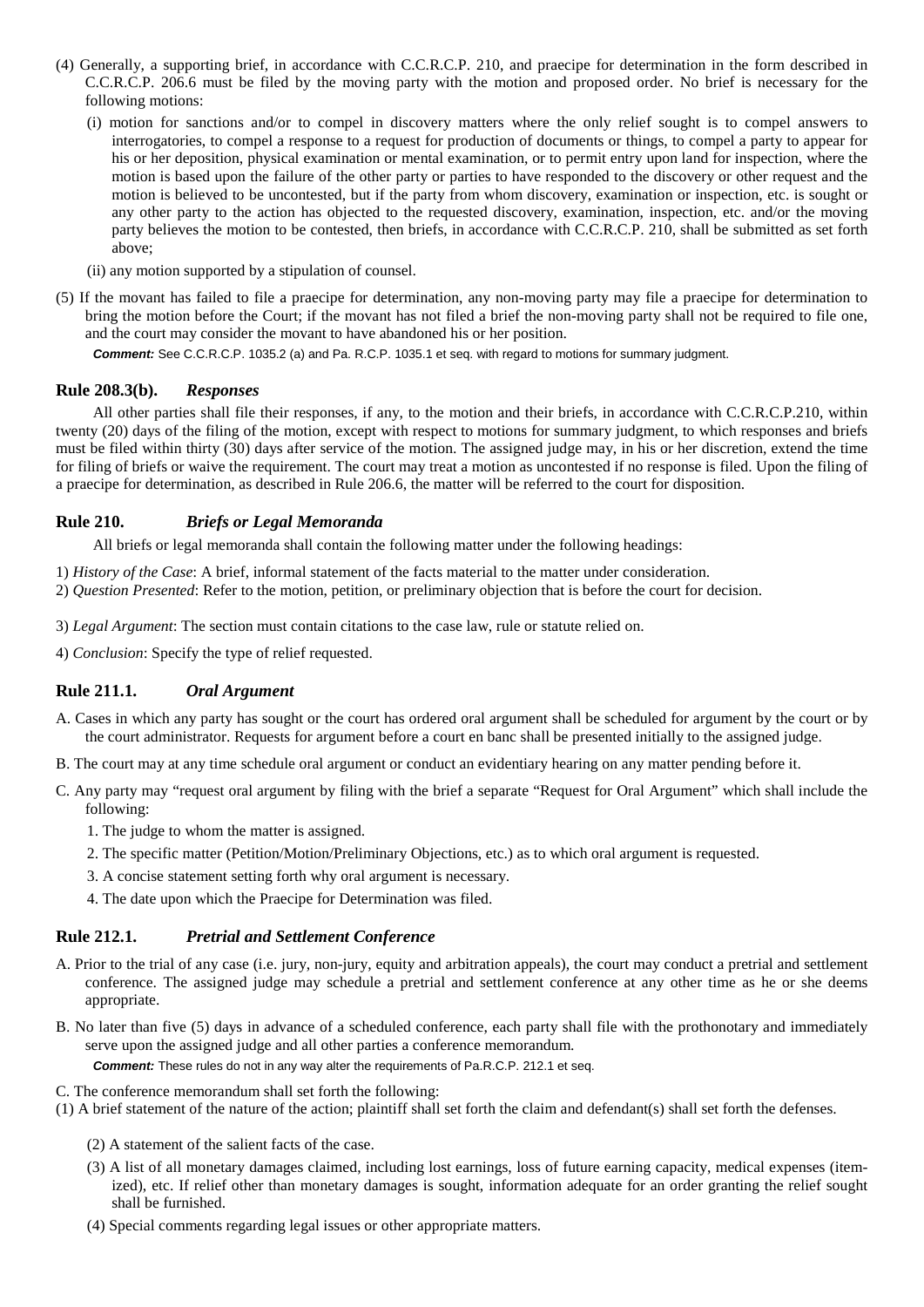- (5) Parties shall attach to the memorandum copies of reports from all experts expected to be called at trial.
- (6) A list showing the names and addresses of all witnesses each party intends to call at trial.
- (7) A schedule of all exhibits to be offered at trial.
- (8) An estimate of the number of days required for trial.
- D. Except in non-jury and equity cases, the conference memorandum of each party shall provide the demand, offer and status of negotiations.
- E. All counsel shall have immediate access to their respective clients or those with settlement authority for the purpose of resolving the claim. Unless otherwise instructed, counsel shall not bring their respective clients to the pretrial and settlement conference.

**Comment:** (1) It is expected that this memorandum will not exceed 3 pages, except in unusual cases. (2) Access via telephone to the client or those with settlement authority shall be sufficient for purposes of this rule.

F. If a settlement conference is requested in a non-jury, or equity matter, the case shall be referred to the court administrator for assignment of the settlement conference only to another judge. Once the settlement conference has been concluded, the case will then be returned to the judge originally assigned to the case. All requirements for the pretrial and settlement conference as set forth above shall apply to such settlement conference, except that the conference memoranda shall be served upon the judge conducting the conference, not the assigned judge.

#### **Rule 216.1.** *Prior Commitments of Counsel*

No continuance will be granted by reason of the absence of associate counsel or by reason of prior commitments of counsel in any court other than the Supreme, Superior or Commonwealth Courts of Pennsylvania, a federal appellate court, or in other cases in which counsel is actually on trial or is properly attached to any court of record. When it is known that counsel will be so engaged, he or she shall forthwith notify opposing counsel and the court administrator.

### **Rule 225.1.** *Jury Trial Summation*

(a) Unless the trial judge shall otherwise grant leave, only one attorney may sum up for any party.

- (b) In trials which involve only one plaintiff and one defendant, if evidence has been received from each party, plaintiff's attorney shall first sum up and defendant's attorney shall then follow. Plaintiff's attorney may then speak solely in rebuttal. If no evidence has been received from the defendant, the same order of summation shall apply, except that plaintiff's attorney shall not speak in rebuttal.
- (c) In trials which involve a third-party action, if evidence has been received from each party, the plaintiff's attorney shall first sum up as in (b). Defendant's attorney shall next sum up both for defendant, as in (b), and for defendant as third-party plaintiff. The attorney for the third party (i.e., additional) defendant shall next sum up as the nature of his third-party defense may require. The attorney for third-party plaintiff may then reply in rebuttal and thereafter the attorney for the original plaintiff may reply in rebuttal of only the arguments made by the original defendant.
- (d) In multi-party actions and in actions which involve third-party actions, if one or more of the parties offers no evidence, the order of summation shall be determined by the trial judge.
- (e) In actions involving more than one plaintiff, defendant or third-party defendant, the trial judge shall determine the order of speaking.

#### **Rule 226.1.** *Trial Memorandum. Proposed Findings of Fact and Conclusions of Law*

(a) Trial Memorandum and Points for Charge. Each party shall file a trial memorandum and, in all jury trials, requested points for charge no later than the commencement of trial. Each requested point for charge shall cite the authority therefor. Additional memoranda and points for charge may be submitted during trial.

(b) Findings of Fact and Conclusions of Law. In all cases tried by a judge sitting without a jury, each party shall file proposed findings of fact and conclusions of law no later than the commencement of trial. Additional proposed findings and conclusions of law may be submitted during trial.

#### **Rule 227.2.** *Post-Trial Motions*

- (a) All post-trial motions must specify the grounds relied upon.
- (b) Any request for leave to file additional specific grounds for post trial relief shall be made by motion and proposed order, and the motion shall contain specific reasons in support thereof. The motion shall be filed with the prothonotary within ten (10) days after verdict and the movant shall file a certification of service of the motion in the form provided by C.C.R.C.P. 206.3. **Comment:** Nothing in this rule is intended to permit a party to supplement post-trial motions after receipt of the transcript without having timely obtained leave of court.
- (c) Copies of post-trial motions must be served upon the trial judge. If notes of testimony are needed the movant must notify the court reporter of the need to transcribe any part or all of the record. Failure to notify the court reporter shall mean that such party does not desire a transcript of the notes of testimony.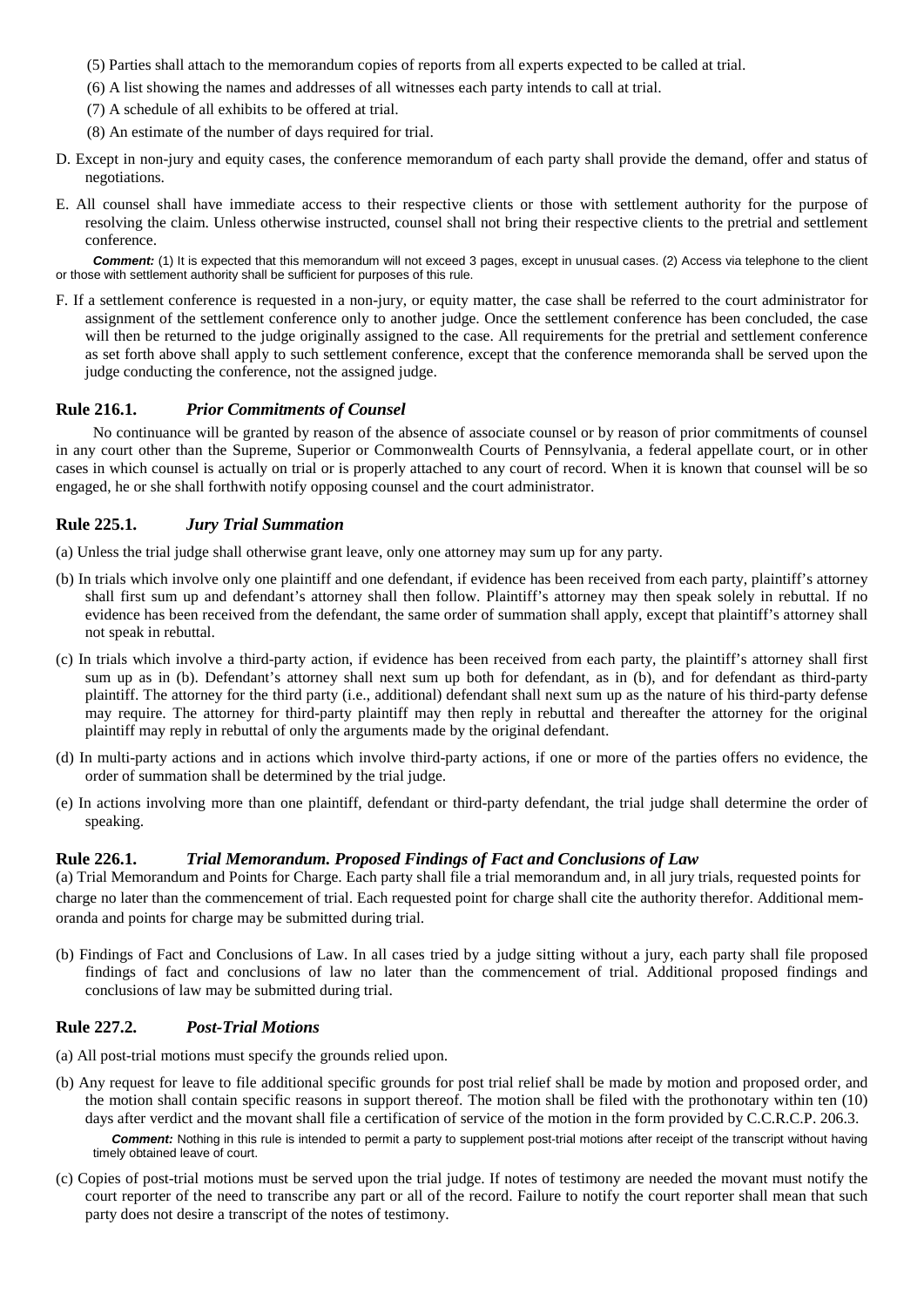*Comment:* It is the responsibility of the party or parties requiring a transcript of the notes of testimony to obtain such transcript in a timely fashion. Counsel and parties are warned that, in light of Pa.R.C.P. No. 227.4(1)(b), the schedule for the filing of briefs cannot be extended.

- (d) Thereafter, the court reporter shall prepare a transcript of such notes for each of the parties who have indicated a desire to have them, together with one original for the court. The court's copy shall contain all the notes requested to be transcribed. **Comment:** See Rules of Judicial Admin. 5000.1 et seq. regarding transcripts and fees.
- (e) No continuance of argument properly scheduled will be granted because of a party's failure to observe the requirements of this rule.

(f) No motion for new trial upon the ground of after discovered evidence will be entertained unless it sets forth the reasons for failure to produce the same at the trial and unless based upon affidavits containing the names of the witnesses and the substance of their expected testimony.

(g) Post-trial motions will be brought before the Court by filing a praecipe for determination under C.C.R.C.P. No. 206.6. The praecipe for determination shall be filed at the time of the filing of the post-trial motion. Upon the filing of the praecipe for determination accompanying a post-trial motion, oral argument shall be scheduled forthwith by the Court.

*Comment:* In view of Pa.R.C.P. No. 227.4(1)(b), which permits entry of judgment if an order disposing of all post-trial motions is not entered within one hundred and twenty (120) days after the filing of the first such motion, oral argument will be scheduled for approximately ninety (90) days following the date of the filing of the first such motion.

(h) The following schedule for the filing of briefs shall apply unless otherwise directed by the assigned judge:

- (1) No less than three (3) weeks before the day set for oral argument, the moving party (petitioner or movant) shall serve upon all counsel and unrepresented parties a complete copy of the brief; the brief shall be filed with the prothonotary along with a certification that service has been made.
- (2) No less than one (1) week before the day set for oral argument, the responding party shall file a brief and certification of service and shall immediately serve a copy on each counsel and unrepresented party.
- (3) The Court may, in its discretion, refuse to hear argument upon issues which have not been reasonably discussed in a party's brief, and it may decline to hear oral argument addressed from any party who has failed to comply with the foregoing provisions of this rule.
- (i) Oral argument may be waived by agreement of all parties but, even if oral argument is waived, briefs shall nevertheless be due pursuant to paragraph (h) above, based upon the date originally set for oral argument.

### **Rule 229.1.** *Withdrawal of Post-Trial Motions, Exceptions or Appeal*

Whenever post-trial motions or exceptions are withdrawn or an appeal is terminated by a party, that party shall immediately advise in writing the judge whose decision, order, or adjudication was being challenged.

### **Rule 233.1.** *Notices*

- (a) The Chester County Law Reporter shall be the legal periodical for the publication of all notices. One copy of each issue shall be deposited by the publisher in the office of the prothonotary and one in the Law Library of Chester County for public reference.
- (b) Except as otherwise provided by Acts of Assembly, rule or special order of court, service by publication shall be made by publication once in the Chester County Law Reporter and in one daily or weekly newspaper of general circulation within the county and in such manner that the person so served shall have at least five (5) days after publication to act thereon.

#### **Rule 233.3.** *Interpreters; Costs*

In all proceedings before a judge, district justice or hearing officer where the services of an interpreter are necessary, an official court interpreter shall be used when available. In other instances an interpreter shall be engaged by the parties, subject to the approval thereof by the court or the hearing officer.

*Comment:* At depositions and proceedings other than those listed above, the litigants shall bear the fees and costs of the interpreter.

### **Rule 241.** *Bill of Costs. Counsel Fees*

- (a) *Affidavit*. The affidavit of the party or other person to the correctness of the bill of costs and the attendance and materiality of the witnesses shall be annexed and shall be prima facie evidence to the taxing officer.
- (b) *Taxation*. The bill of costs shall be taxed, in the first instance, by the prothonotary upon application of a party. The moving party shall "provide the adverse party with a copy of the bill within ten (10) days after filing. Exceptions shall be filed within ten (10) days of the receipt of such copy. A re-taxation shall then be had before the prothonotary upon ten (10) days notice thereof to both parties. The prothonotary shall give written notice of the re-taxation to both parties, from which either party may appeal to the court within five (5) days thereafter, provided that the appellant shall, within three (3) days after the appeal is entered, file a specification of the items to which he objects and the grounds of his objections; otherwise the appeal will be dismissed. No exceptions or appeal shall operate to stay execution or prevent the collection of the debt of costs, but when collected on execution or paid into court, the items to which exceptions have been taken will be retained until the question is decided.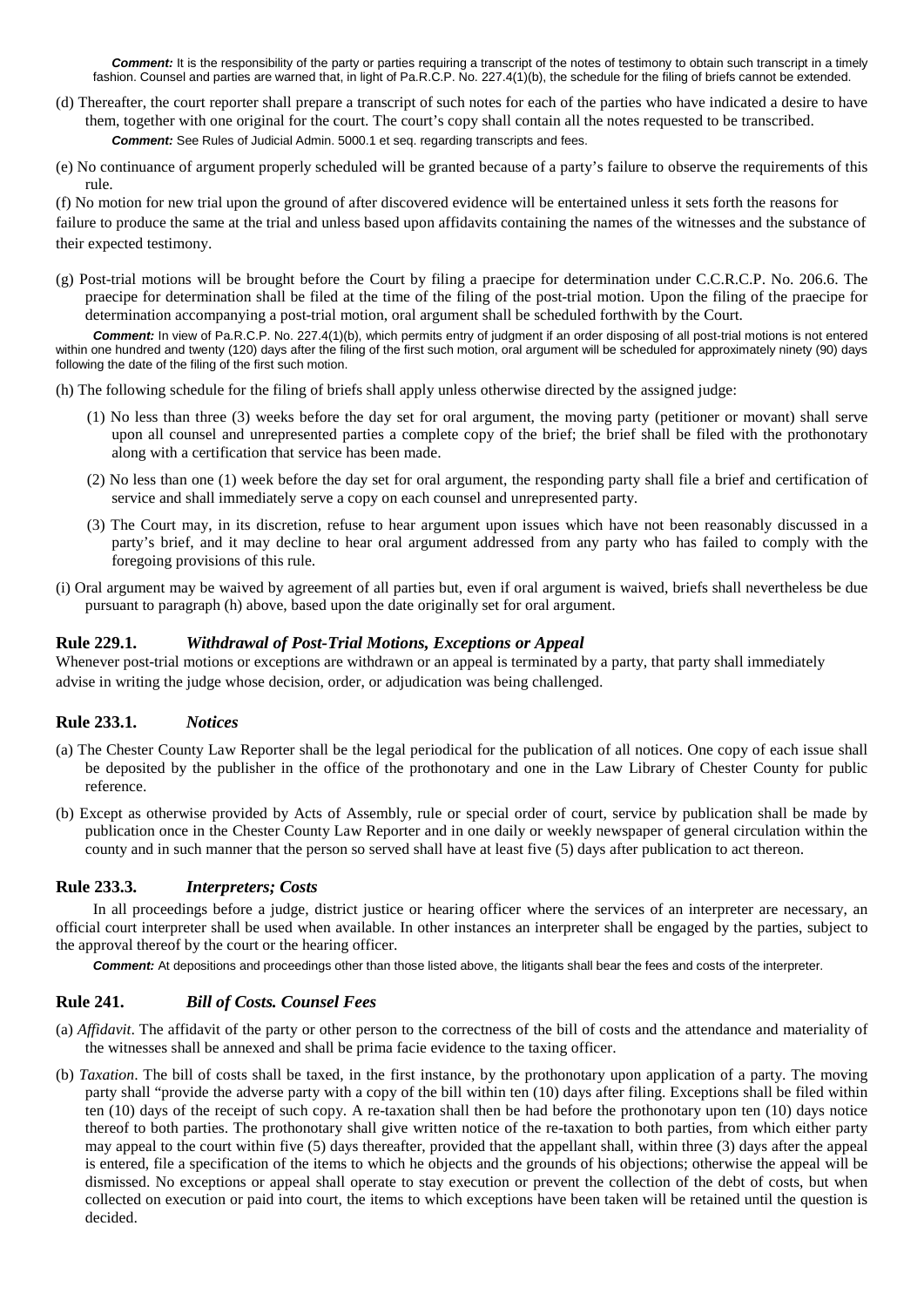(c) *Counsel Fees*. When counsel fees are sought under the provision of 42 Pa.C.S. §2503 as part of the taxable costs of a matter, the party seeking them shall do so by filing an appropriate petition within twenty (20) days of the conclusion of the case in this court. The proceedings shall be conducted under Pa.R.C.P. No. 209 and C.C.R.C.P. 206.1.

### **Rule 242.** *Surety*

- (a) No attorney, sheriff's deputy, or other person concerned in the execution of process, shall become surety in any case, except as granted in writing by special leave of the court.
- (b) In all cases wherein the court is required to approve individual sureties, the application shall be accompanied by the affidavit of the surety, setting out the extent of his real and personal estates respectively, and the probable value of the same over and above all liens and indebtedness.

(c) Any surety company desiring to qualify as a surety shall file with the clerk of the orphans' court division a certificate of the insurance commissioner, as required by law, accompanied by a financial statement as of December 31 of the last preceding year. Any corporation whose home office is outside of the County of Chester shall also file a stipulation agreeing that service of process, in any proceeding arising out of its acting as surety or fiduciary pursuant to approval under this or preceding rule, may be made upon it by serving. Such process upon the clerk of the orphans' court division of Chester County, and that such service shall be the equivalent of actual service upon such corporation. To continue to offer itself as surety it shall file annually with the clerk of the orphans' court division on or before the first Monday of June of each year a similar certificate and statement, and failure to do so within such time shall bar it from acting until such certificate and statement shall have been filed. A surety company which shall have complied with the requirements of this rule shall be approved by the clerk of the orphans' court division, unless otherwise provided by law, subject to the right of exceptions and hearing thereon by the court.

### **Rule 249.1.** *Administration Conference of Civil Cases*

- A. The court shall conduct one or more administrative conferences in each case in which the judge is requested to do so by any party and may conduct administrative conferences in any matter at any time or times upon the judge's own motion.
- B. At the administrative conference the court shall become acquainted with the salient facts and issues of the case, shall determine discovery and pretrial motion schedules and shall set dates for further conferences and trial.
- C. No later than five (5) days in advance of the administrative conference, each party shall file with the assigned judge and immediately serve upon all other parties an administrative conference memorandum which shall set forth the following:
	- (1) A brief statement of the nature of the action; plaintiff shall set forth the claim and defendant(s) shall set forth the defenses.
	- (2) A statement of the salient facts of the case.
	- (3) A list of all monetary damages claimed, including lost earnings, loss of future earning capacity, medical expenses (itemized), etc. and a specification of any relief other than monetary damages being sought.
	- (4) Special comments regarding legal issues or other appropriate matters including specifically setting forth any unique or unusual aspect of the case.
	- (5) A brief statement of the status of all discovery, including a proposed schedule for the completion of discovery, the status of all outstanding pretrial motions and petitions and any further pretrial motions or petitions contemplated and a statement of any other pretrial matters requiring resolution prior to the case being ready for trial. Each Party shall submit a proposed pretrial order governing all of the matters set forth in this subparagraph.
	- (6) An estimate of the number of days required for trial.

# **Rule 249.2.** *Matters Inactive for Two Years or More [Deleted]*

*Comment:* See Pa.R.C.P. No. 230.2

### **Rule 249.3.** *Trial Readiness*

- (a) A category A matter shall be presumptively deemed ready for trial twelve (12) months from the date of the initiation of the suit, which is the earliest date on which the case may be tried for purposes of Pa.R.C.P. No. 212.1(a). A category C matter (compulsory arbitrations) in which there has been an appeal from the award of arbitrators shall be presumptively deemed ready for trial two (2) months from the date of the filing of the appeal. Such matters shall immediately thereafter be placed on the trial list of the judge to whom the case is assigned, unless prior thereto an order has been entered deferring the placement on the trial list until a later date. Such order may be entered by the court on its own motion or pursuant to the procedures set forth in paragraph (b) below.
- (b) To obtain relief from the initial automatic trial listing pursuant to paragraph (a), above and, thereafter, from any deferred trial listing, a party must file a request for an administrative conference to be held in accordance with Rule 249.1. The first request for administrative conference must be filed no later than eleven (11) months after the date of initiation of suit, except in category C matters. In category C matters, the first request for an administrative conference must be filed no later than ten (10) days after the filing of the appeal from the award of arbitrators. All subsequent requests for administrative conferences must be filed not less than thirty (30) days prior to the trial listing date. The request for an administrative conference must specify that deferment of trial listing will be requested at the conference. The request for administrative conference shall be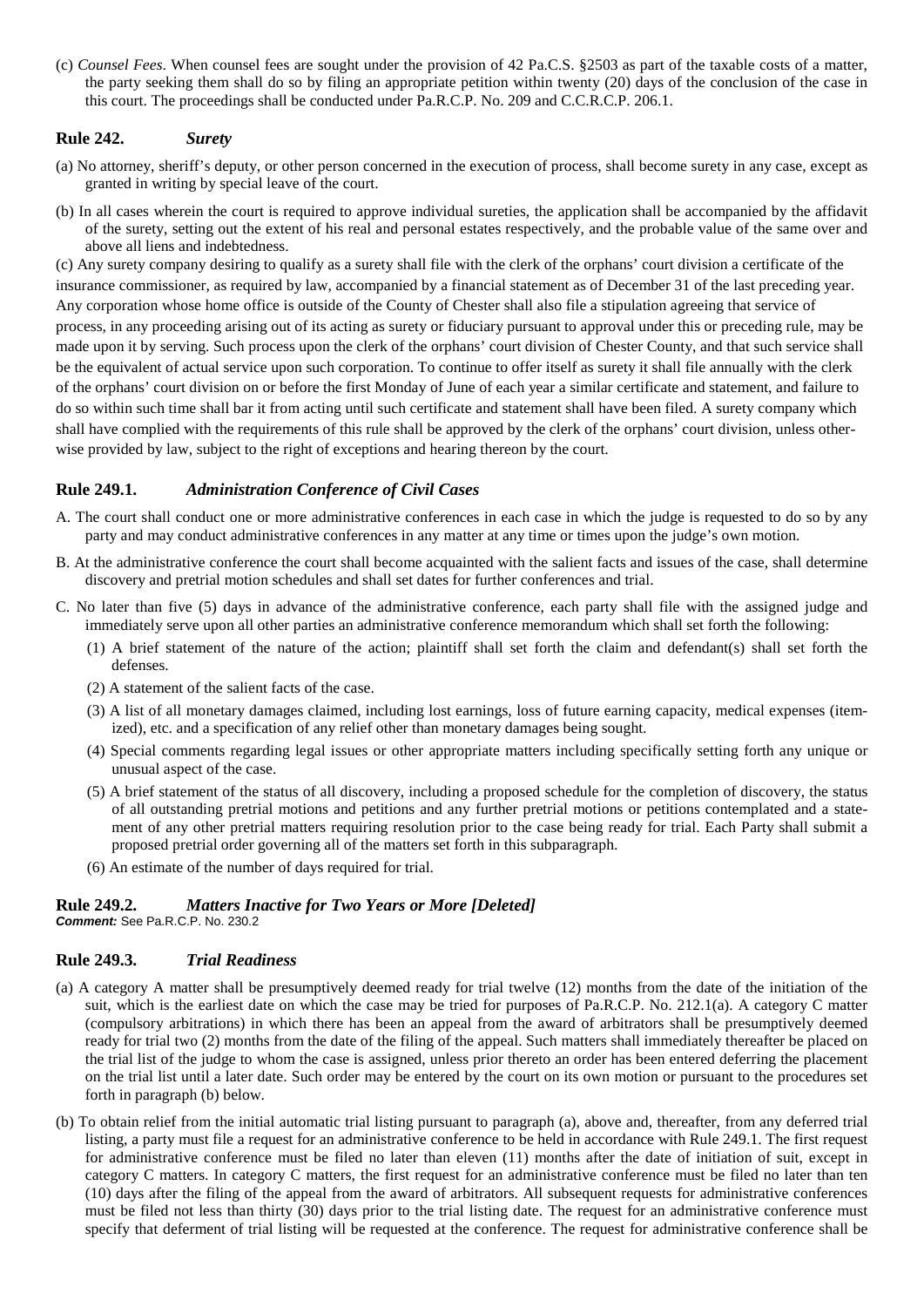filed of record and a copy thereof served upon counsel of record for each other party to the action, each unrepresented party, if any, the Court Administrator, and the assigned judge.

(c) At any time prior to placement of a case on the trial list pursuant to the procedures set forth above, the court, either on its own motion or upon agreement of the parties or upon application of any party, may determine that any matter is ready for trial, in which event the court shall file a trial readiness order and the court administrator shall then notify all parties that the case has been placed on the trial list.

(d) Category C matters shall be governed by C.C.R.C.P. No. 1301.1 et seq., unless and until an appeal from the award of arbitrators has been filed. Following the filing of such appeal, the rules set forth above shall apply.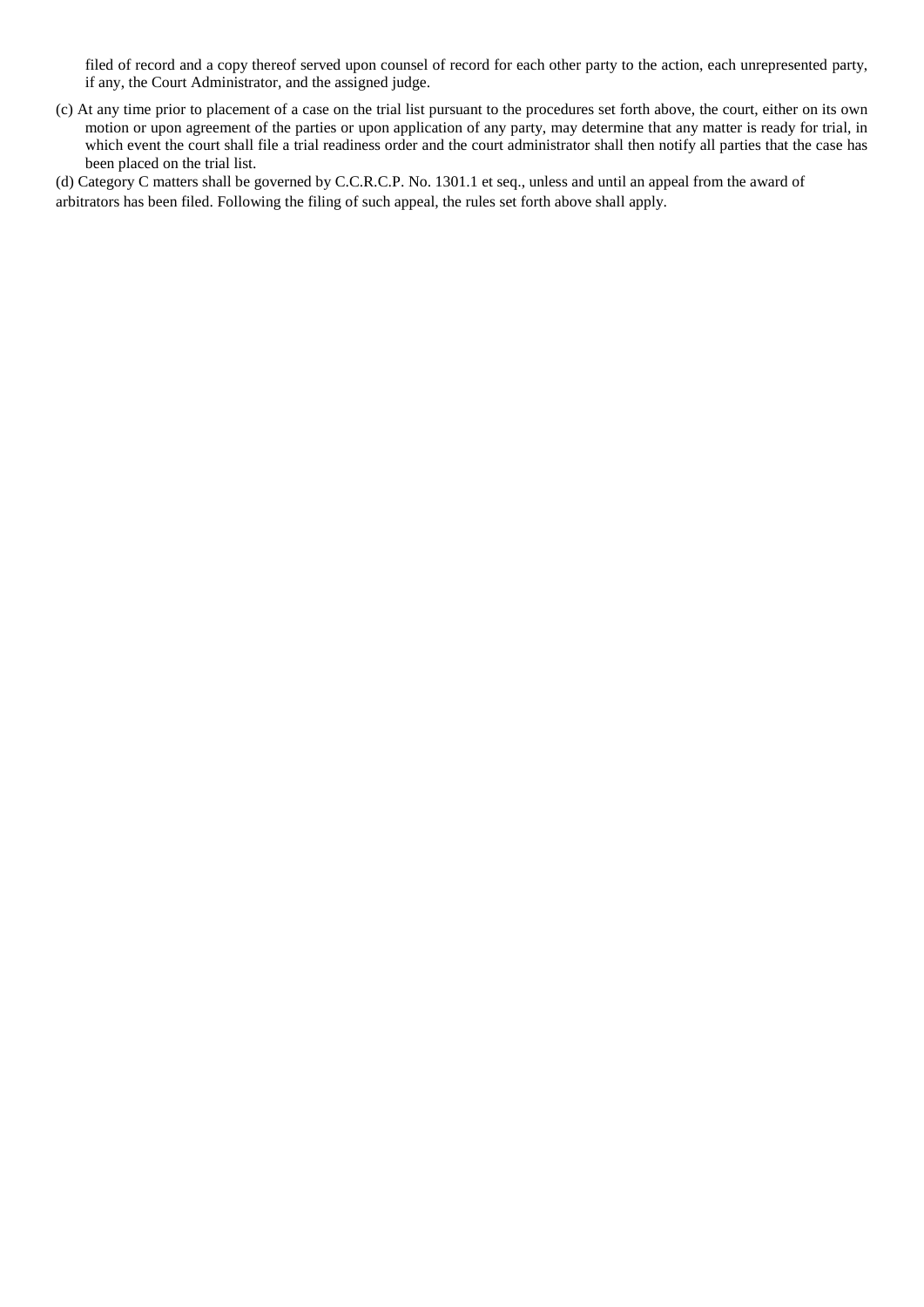## **Actions at Law**

### **Rule 1003.1.** *Waiver of Rules. Extension of Time*

- A. The time for filing briefs and answers to petitions, motions and preliminary objections may be extended by agreement of the parties and with the approval of the court, provided written notice of the agreement for extension has been filed with the prothonotary.
- B. Written notice under A above shall be substantially in the following form:

#### *See Form on Page 69*

### **Rule 1007.1.A.** *Jury Trial. Number of Jurors. Demand. Waiver*

A demand for jury trial shall be deemed a demand for a trial by a jury of six (6) members unless any party expressly demands a trial by twelve (12) members. Timing of the filing of the demand for jury trial and withdrawal of same shall be as set forth in Pa.R.C.P. No. 1007.1.

#### **Rule 1012.1.** *Entry of Appearance; Withdrawal of Appearance*

Every initial pleading, or other initial filing, by a party with the prothonotary shall be accompanied by a praecipe for entry of appearance which shall include the attorney's or unrepresented party's name, complete address, telephone number, and attorney identification number (if applicable). In like manner, when counsel is withdrawing from an action in accord with Pa. R.C.P. No. 1012(b), counsel shall file a praecipe for withdrawal of appearance.

*Comment:* The written entry of appearance will aid in giving proper notice to all counsel of record of orders, hearings and other pending matters.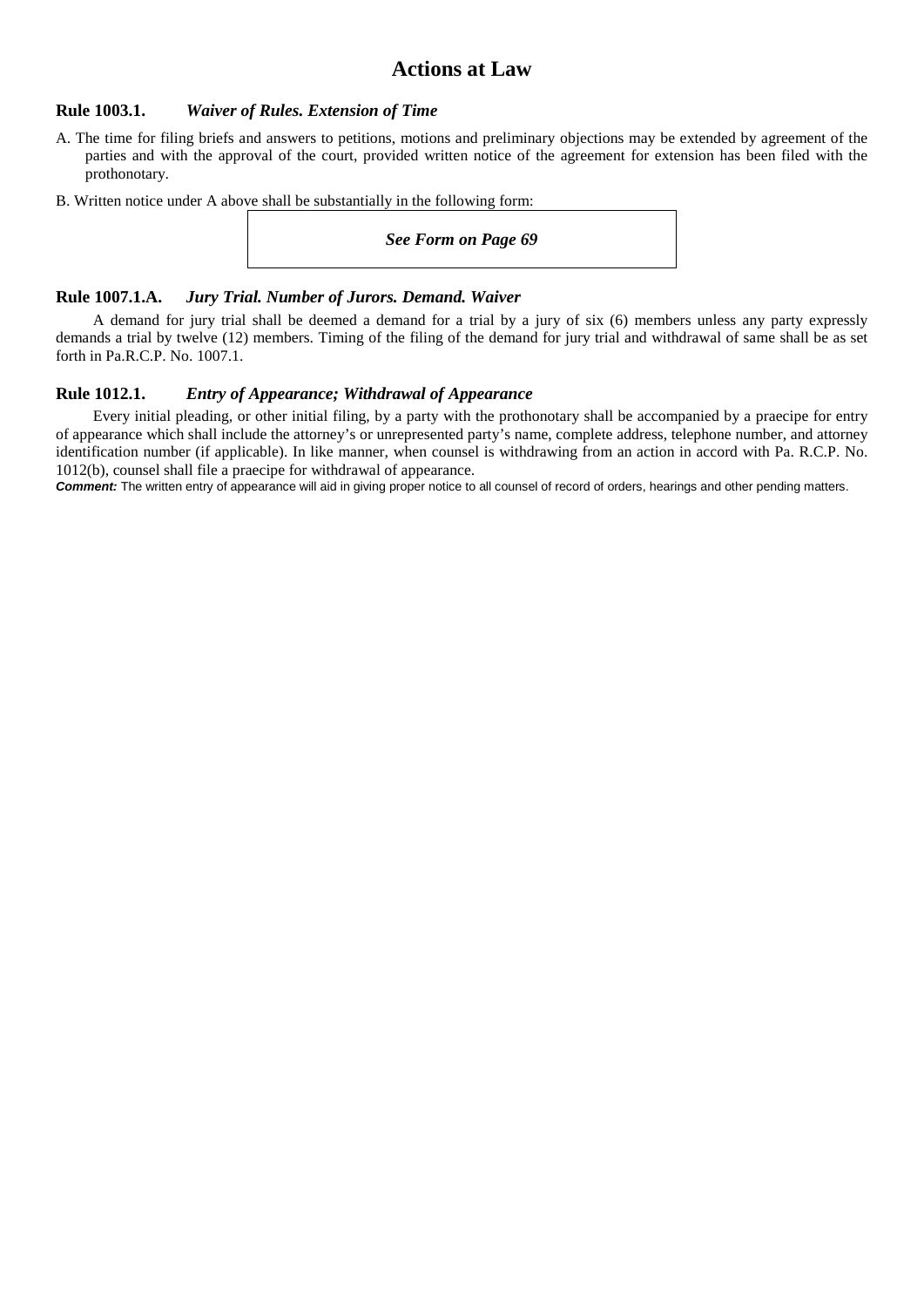### **Pleadings**

### **Rule 1018.1.A.** *Notice to Defend—Office to be Contacted*

(a) The office to be contacted for legal help to be included in the form of Notice to Defend required by Pa.R.C.P. 1018.1(b) is: Lawyer Referral and Information Service

Chester County Bar Association 15 West Gay Street West Chester, PA 19380 (610) 429-1500

#### **Rule 1025.1.** *Endorsements*

The initial pleading or appearance on behalf of a party represented by a firm or partnership or association of attorneys shall indicate clearly to the prothonotary the name, address, telephone number, and attorney identification number of the particular attorney who is supervising the conduct of the case.

#### **Rule 1028(c).** *Preliminary Objections*

(1) Except for preliminary objections subject to subparagraph (2) below, a brief and praecipe for determination in the form described in C.C.R.C.P. 206.6 must be filed by the objecting party within twenty (20) days of the filing of the preliminary objections. Responsive briefs shall be filed within twenty (20) days of the filing of the praecipe for determination. The assigned judge may, at his or her discretion, extend the time for filing briefs. If the party filing the preliminary objections has failed to file a praecipe for determination within twenty (20) days of the filing of the preliminary objections, any other party may file a praecipe for determination to bring the objections before the court, in which event no brief shall be required to be filed with the praecipe. If the objecting party fails to file a brief as aforesaid, the court may dismiss the preliminary objection as abandoned. If the objecting party does file a brief, all other parties may file briefs within twenty (20) days thereafter.

(2) Where the preliminary objections properly assert facts not otherwise of record and the preliminary objections have been endorsed with a notice to plead, no praecipe for determination nor brief shall be required until the matter is ready to be submitted to the court, either upon the basis of the preliminary objections alone, if no answer has been filed, or upon the basis of the preliminary objections and answers thereto, or after a record has been developed pursuant to Pa.R.C.P. 1028(c)(2). If an answer is filed and any party wishes to develop a record on any disputed issues of material fact, depositions shall be completed within forty-five (45) days of the date of service of the answer to the preliminary objection. The time limit for the taking of the depositions may be shortened or extended by agreement of the parties or by the Court.

#### **Rule 1034(a).** *Motions for Judgment on the Pleadings*

Motions for judgment on the pleadings shall be scheduled, argued and decided in accordance with C.C.R.C.P. 208.3(a)(4), 208.3(a) (5), 208.3 (b), 210 and 211.1.

*Note:* The aforesaid rules provide as follows:

*208.3(a)(4)* 

Generally, a supporting brief, in accordance with C.C.R.C.P. 210, and praecipe for determination in the form described in C.C.R.C.P. 206.6 must be filed by the moving party with the motion and proposed order. No brief is necessary for the following motions:

(i) motion for sanctions and/or to compel in discovery matters where the only relief sought is to compel answers to interrogatories, to compel a response to a request for production of documents or things, to compel a party to appear for his or her deposition, physical examination or mental examination, or to permit entry upon land for inspection, where the motion is based upon the failure of the other party or parties to have responded to the discovery or other request and the motion is believed to be uncontested, but if the party from whom discovery, examination or inspection, etc. is sought or any other party to the action has objected to the requested discovery, examination, inspection, etc. and/or the moving party believes the motion to be contested, then briefs, in accordance with C.C.R.C.P. 210, shall be submitted as set forth above;

(ii) any motion supported by a stipulation of counsel.

*208.3(a)(5)* 

If the movant has failed to file a praecipe for determination, any non-moving party may file a praecipe for determination to bring the motion before the Court; if the movant has not filed a brief the non-moving party shall not be required to file one, and the court may consider the movant to have abandoned his or her position.

*Comment:* See C.C.R.C.P. 1035.2(a) and Pa. R.C.P. 1035.1 et seq. with regard to motions for summary judgment.

*208.3(b)*

All other parties shall file their responses, if any, to the motion and their briefs, in accordance with C.C.R.C.P.210, within twenty (20) days of the filing of the motion, except with respect to motions for summary judgment, to which responses and briefs must be filed within thirty (30) days after service of the motion. The assigned judge may, in his or her discretion, extend the time for filing of briefs or waive the requirement. The court may treat a motion as uncontested if no response is filed. Upon the filing of a praecipe for determination, as described in Rule 206.6, the matter will be referred to the court for disposition.

*210* 

All briefs or legal memoranda shall contain the following matter under the following headings:

- 1) *History of the Case*: A brief, informal statement of the facts material to the matter under consideration.
- 2) *Question Presented*: Refer to the motion, petition, or preliminary objection that is before the court for decision.
- 3) *Legal Argument*: The section must contain citations to the case law, rule or statute relied on.
- 4) *Conclusion*: Specify the type of relief requested.

*211.1* 

A. Cases in which any party has sought or the court has ordered oral argument shall be scheduled for argument by the court or by the court administrator. Requests for argument before a court en banc shall be presented initially to the assigned judge.

B. The court may at any time schedule oral argument or conduct an evidentiary hearing on any matter pending before it.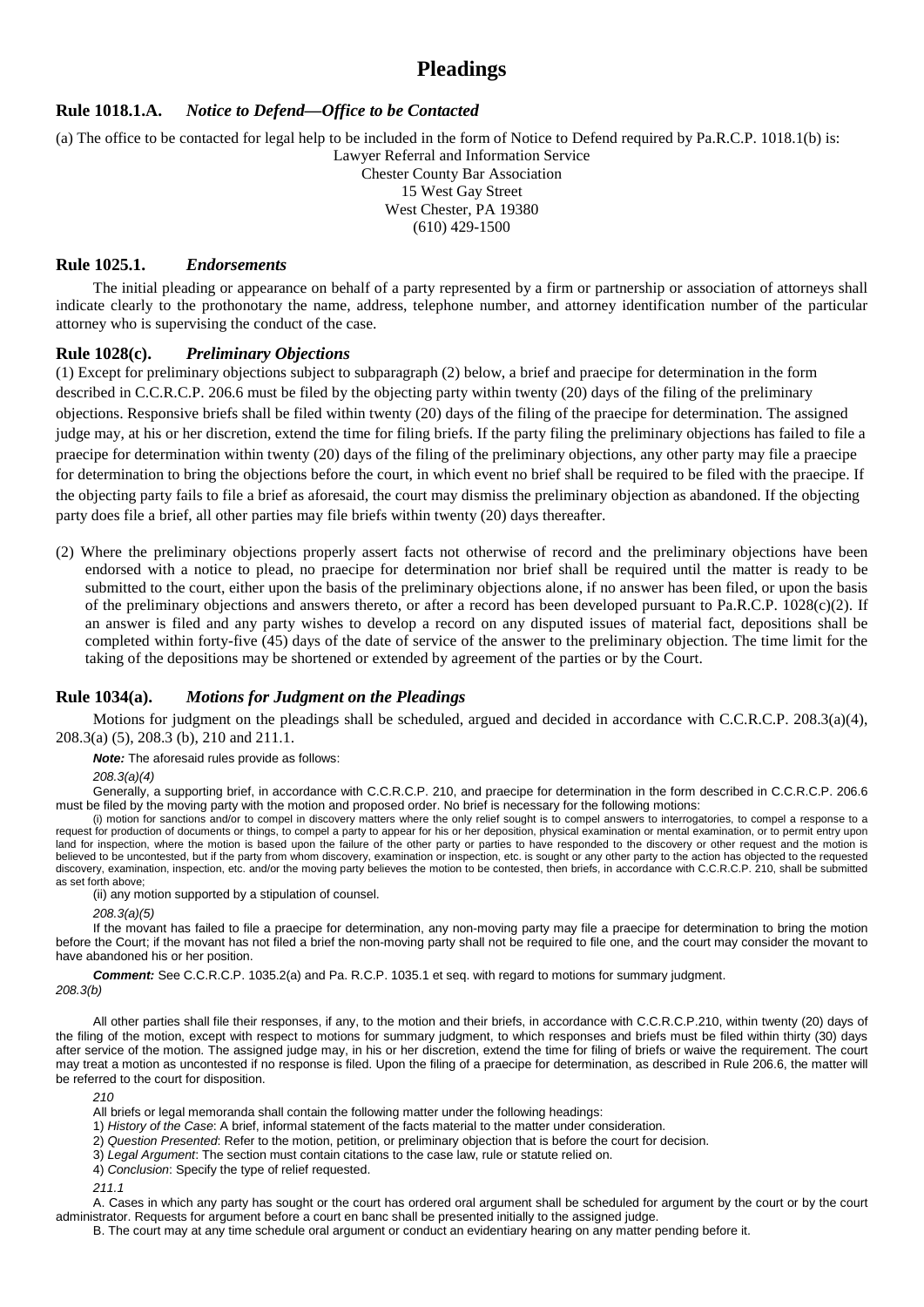- C. Any party may request oral argument by filing with the brief a separate "Request for Oral Argument" which shall include the following:
- 1. The judge to whom the matter is assigned.
- 2. The specific matter (Petition/Motion/Preliminary Objections, etc.) as to which oral argument is requested.
- 3. A concise statement setting forth why oral argument is necessary.
- 4. The date upon which the Praecipe for Determination was filed.

#### **Rule 1035.2(a)** *Motion for Summary Judgment— Procedures for Disposition*

Motions for Summary Judgment shall be scheduled, argued and decided as set forth in C.C.R.C.P. 208.3(a)(4), 208.3(a)(5), 208.3(b), 210 and 211.1.

*Note:* The aforesaid rules provide as follows:

#### *208.3(a)(4)*

Generally, a supporting brief, in accordance with C.C.R.C.P. 210, and praecipe for determination in the form described in C.C.R.C.P. 206.6 must be filed by the moving party with the motion and proposed order. No brief is necessary for the following motions:

(i) motion for sanctions and/or to compel in discovery matters where the only relief sought is to compel answers to interrogatories, to compel a response to a request for production of documents or things, to compel a party to appear for his or her deposition, physical examination or mental examination, or to permit entry upon land for inspection, where the motion is based upon the failure of the other party or parties to have responded to the discovery or other request and the motion is believed to be uncontested, but if the party from whom discovery, examination or inspection, etc. is sought or any other party to the action has objected to the requested discovery, examination, inspection, etc. and/or the moving party believes the motion to be contested, then briefs, in accordance with C.C.R.C.P. 210, shall be submitted as set forth above;

(ii) any motion supported by a stipulation of counsel.

#### *208.3(a)(5)*

If the movant has failed to file a praecipe for determination, any non-moving party may file a praecipe for determination to bring the motion before the Court; if the movant has not filed a brief the non-moving party shall not be required to file one, and the court may consider the movant to have abandoned his or her position.

*Comment:* See C.C.R.C.P. 1035.2(a) and Pa. R.C.P. 1035.1 et seq. with regard to motions for summary judgment.

#### *208.3(b)*

All other parties shall file their responses, if any, to the motion and their briefs, in accordance with C.C.R.C.P.210, within twenty (20) days of the filing of the motion, except with respect to motions for summary judgment, to which responses and briefs must be filed within thirty (30) days after service of the motion. The assigned judge may, in his or her discretion, extend the time for filing of briefs or waive the requirement. The court may treat a motion as uncontested if no response is filed. Upon the filing of a praecipe for determination, as described in Rule 206.6, the matter will be referred to the court for disposition.

*210* 

All briefs or legal memoranda shall contain the following matter under the following headings:

- 1) *History of the Case*: A brief, informal statement of the facts material to the matter under consideration.
- 2) *Question Presented*: Refer to the motion, petition, or preliminary objection that is before the court for decision.

3) *Legal Argument*: The section must contain citations to the case law, rule or statute relied on.

4) *Conclusion*: Specify the type of relief requested.

*211.1* 

A. Cases in which any party has sought or the court has ordered oral argument shall be scheduled for argument by the court or by the court administrator. Requests for argument before a court en banc shall be presented initially to the assigned judge.

B. The court may at any time schedule oral argument or conduct an evidentiary hearing on any matter pending before it.

- C. Any party may request oral argument by filing with the brief a separate "Request for Oral Argument" which shall include the following: 1. The judge to whom the matter is assigned.
- 
- 2. The specific matter (Petition/Motion/Preliminary Objections, etc.) as to which oral argument is requested.
- 3. A concise statement setting forth why oral argument is necessary.

4. The date upon which the Praecipe for Determination was filed.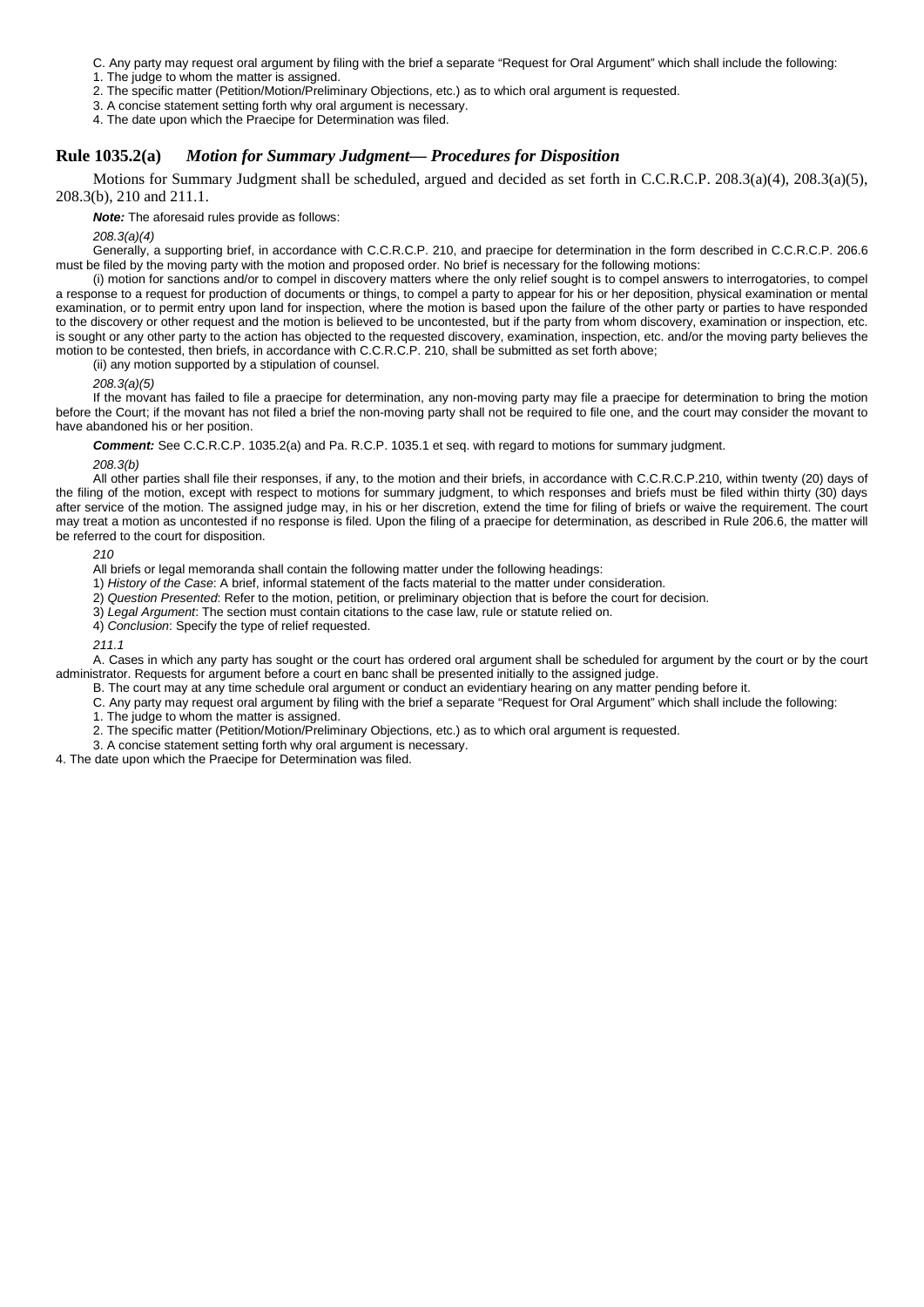# **Compulsory Arbitration**

### **Rule 1301.1.** *Cases for Submission to Arbitration*

- (a) All civil cases at law which are now or hereafter at issue wherein the amount in controversy in each cause of action, i.e., the amount claimed in each count, stated therein, exclusive of interest and costs, does not exceed fifty thousand (\$50,000.00) dollars, and which do not involve title to real property, shall be submitted to, heard, and decided by a board of arbitrators consisting of three (3) attorneys admitted to practice before the Supreme Court of Pennsylvania and actively engaged in the practice of law primarily in Chester County and who maintain an office in Chester County.
- (b) The court administrator may in his or her discretion consolidate cases for hearing when all the cases are subject to the provisions of the arbitration rules and when they involve common questions of fact. The court administrator shall by letter notify all counsel and unrepresented parties of any consolidation.
- (c) If the judge who has been assigned a Category A matter shall determine that the case is properly one which should be handled as an arbitration under Category C, the assigned judge shall order the case to be placed in Category C, and the case shall thenceforth be treated as though it had been so classified as an arbitration case in the first instance. The court administrator shall schedule such remanded arbitration cases for hearing as soon as practicable unless otherwise ordered by the assigned judge.

*Editor's note:* Adopted June 19, 2012., effective thirty (30) days after publication in the Pennsylvania Bulletin

### **Rule 1302.1.** *Administration*

- (a) Proceedings under the arbitration rules of this court shall be administered by the office of the court administrator of this court.
- (b) The court administrator shall have the power to prescribe forms and to interpret these rules, subject to review by the court at the request of a party.
- (c) In order to be considered for appointment to a board of arbitrators, an attorney admitted to practice before the Supreme Court of Pennsylvania who is actively engaged in the practice of law primarily in Chester County and who maintains an office in Chester County shall file with the office of the Court Administrator a certified arbitration registration form indicating whether or not he or she has substantial experience in civil litigation; listing the number of years of such experience and those areas of practice in which he or she has substantial litigation experience and stating if he or she is practicing alone, is a member of a firm, or is associated in some way with one or more other lawyers (either in private practice or as an employee of some public office such as the district attorney's office, public defender's office, legal aid, etc.). Any change in his or her status in this regard shall immediately be reported to the office of the Court Administrator. Upon receipt of a fully completed certified arbitration registration form, the Court Administrator shall add the name of the person submitting the form to the list of those eligible to serve as a member of an arbitration board. Boards of arbitration shall be appointed from the list of members of the bar who have filed such information. The Court Administrator shall have sole authority to determine whether an arbitrator is qualified under these rules.
- (d) The chair of the board of arbitrators shall be appointed by the court administrator and shall be responsible for the preparation and filing of the board's report and award. All other members of the board of arbitrators shall also be appointed by the Court Administrator.
- (e) The court administrator shall have the authority to obtain and deliver to the board of arbitrators all papers of record and shall be responsible for the return thereof to the Prothonotary when not in necessary custody of the board. The court administrator shall maintain such records as are necessary for the proper administration of the arbitration system, and shall give the arbitrators such assistance as may be necessary to expedite the arbitration process.

(f) The date, time and place of the arbitration hearing shall be assigned by the Prothonotary at the time a Category C action is commenced. The court administrator shall provide the Prothonotary with the next reasonably available date for an arbitration hearing, and the Prothonotary shall then mark that date upon the cover sheet when a Category C action is commenced. The notice of the date, time and place of arbitration hearing on the cover sheet shall include the following statement:

"This matter will be heard by a board of arbitrators at the time, date and place specified but, if one or more of the parties is not present at the hearing, the matter may be heard at the same time and date before a judge of the court without the absent party or parties. There is no right to a trial de novo on appeal from a decision entered by a judge."

*Comment:* It is anticipated that a hearing will be scheduled no less than six (6) months following the initiation of suit. The court administrator will be required to adjust the interval, between filing and hearing dated, depending upon the availability of hearing rooms, the volume of cases to be tried, and the number of panels to be assigned.

*Editor's note:* Adopted June 19, 2012., effective thirty (30) days after publication in the Pennsylvania Bulletin

- (g) Any party may for good cause object to the matter being submitted to arbitration by notifying the court administrator in writing with notice to all other parties. The court administrator shall initially make a determination as to the validity of any such objection. Any party dissatisfied with the determination of the court administrator shall have the right to have the matter determined by the assigned judge.
- (h) All hearings shall be held in the Justice Center at West Chester, unless the arbitrators and all parties agree otherwise.
- (i) It is the professional obligation of all members of the bar who qualify as outlined in these Rules to serve on boards of arbitration, unless absent or excused for good cause and compelling reason. If an arbitrator fails to appear, or appears late at the scheduled arbitration hearing without compelling reasons, his or her name shall be stricken from the arbitration list, and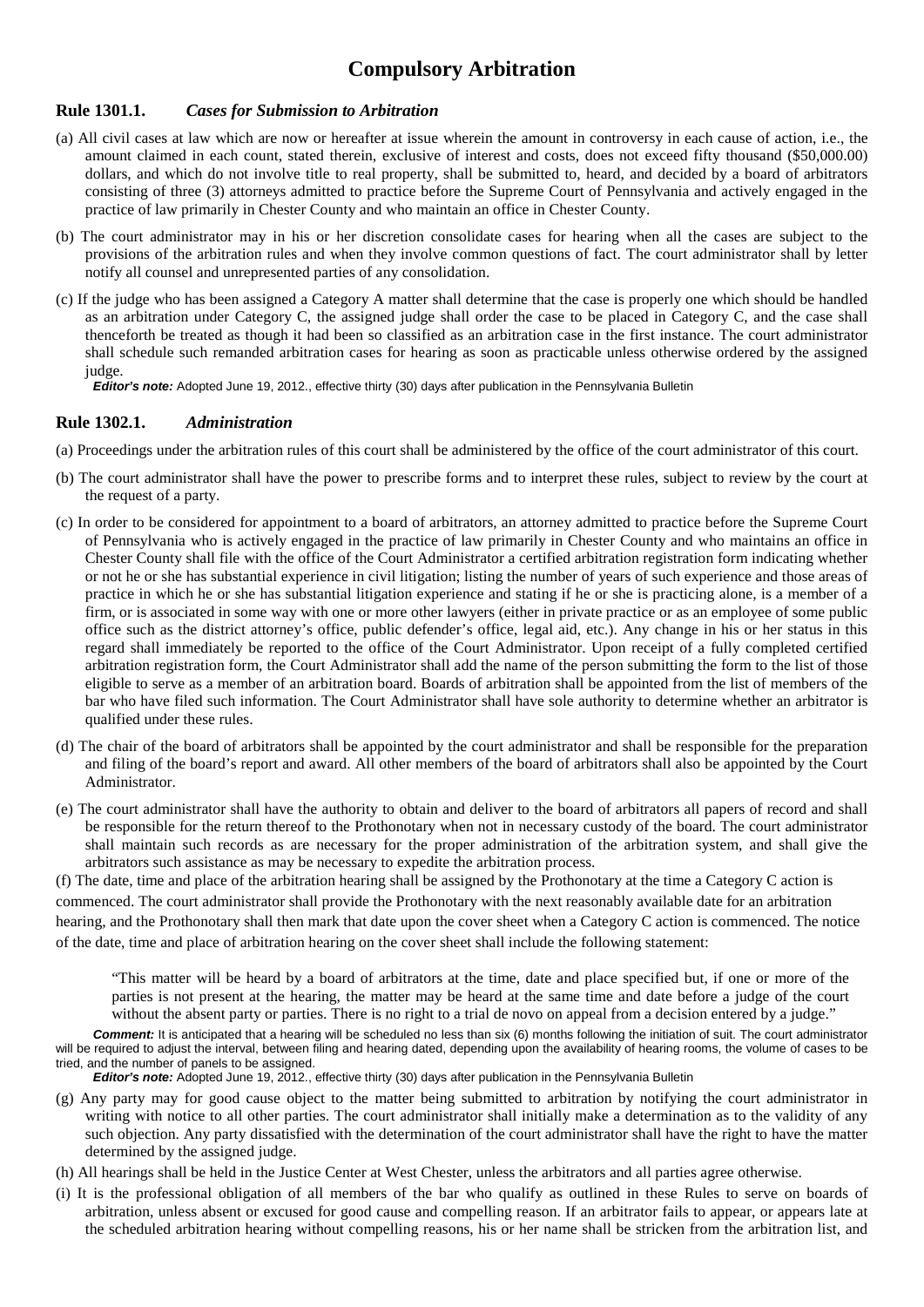he or she will be so notified by the Court Administrator. He or she may be reinstated by application to the court, upon cause shown.

(j) The president judge may strike from the list of eligible arbitrators the name of any attorney who has consistently demonstrated an inability to serve in a proper manner.

### **Rule 1302.2.** *Composition of Arbitration Boards*

Each board of arbitrators shall consist of a chair, a non-chair category A and a non-chair category B attorney.

- (a)(1) Chair Requirements
- Unless otherwise agreed by the parties, the arbitration board shall be chaired by a member of the bar who has been admitted to the practice of law for at least ten (10) years and who has substantial experience in civil litigation.

(a)(2) Non-Chair Category A Attorney Requirements

- The attorney should have five (5) years of substantial experience in civil litigation. If no attorney with five (5) years of substantial experience in civil litigation is available to serve, the Court Administrator may authorize an attorney with three (3) years of substantial experience in civil litigation to sit.
- (a)(3) Non-Chair Category B Attorney Requirements

Any attorney qualified under these rules to serve as a member of a board of arbitrators.

(b) A list of available arbitrators who are qualified to serve as chair of arbitration boards shall be maintained by the Court Administrator.

*Editor's note:* Adopted June 19, 2012., effective thirty (30) days after publication in the Pennsylvania Bulletin

### **Rule 1303.1.** *Hearings*

(a) The board of arbitrators shall have the powers conferred upon them by law, including, but not limited to the following:

(1) To permit the amendment of any pleading. Except for good cause shown, such an amendment must be filed in writing.

*Comment:* (1) See Pa.R.C.P. No. 1304 for the power of arbitrators to act when a party fails to appear. (2) See Pa.R.C.P. No. 218 for the power of arbitrators when a party is not ready for trial.

#### **Rule 1303.2.** *Pre-Arbitration Memorandum*

- (a) At least seven (7) days before the date of the arbitration hearing, all parties shall file with the Prothonotary, in triplicate, a memorandum in the form provided and shall immediately serve a copy on each party. This memorandum shall set forth the following:
	- (1) A brief statement of the salient facts of the claim or defense.
	- (2) A statement of the legal basis of the claim or defense.
	- (3) A list of all special damages claimed, such as lost earnings, loss of future earning capacity, medical expense (itemized), property damages.
- (4) A list of the names and addresses of all witnesses whom that party intends to call at arbitration.
	- (5) A list of all exhibits to be offered by that party at arbitration. All exhibits shall be numbered prior to the arbitration.
	- (6) An estimate of time necessary to present your claim or defense.
	- (7) Special comments regarding legal issues.
	- (8) A certification that the attorney has, on behalf of his/her client, made a reasonable effort to stipulate or agree to all undisputed issues of fact or law which would expedite the arbitration of this matter.
- (b) It is expected that the memorandum will not exceed two pages, except in unusual cases.
- (c) Except in extraordinary circumstances as determined by the arbitrators, a party will not be allowed to call a witness at the arbitration hearing who is not listed in a timely-filed pre-arbitration memorandum.
- (d) Except in extraordinary circumstances as determined by the arbitrators, a party will not be allowed to offer an exhibit at the arbitration hearing that is not listed in a timely-filed pre-arbitration memorandum.

#### **Rule 1306.2.** *Award, Where There Is Comparative Negligence or Apportionment Among Joint Tortfeasors*

Where it is determined by the board of arbitrators that the Comparative Negligence Act of 1976 (42 Pa.C.S. §7102) applies to a negligence action, the award of the board of arbitrators shall state:

- (1) the percentage of the causal negligence attributable to each of the parties;
- (2) the amount of damages, if any, sustained by the plaintiff and any counterclaimant without reduction by the percentage of that party's causal negligence, and
- (3) the amount determined by the board to be awarded the plaintiff or counterclaimant after reduction of the damages by the proportion or percentage of that party's causal contributory negligence.

*Comment:* A verdict form which will assist the panel of arbitrators in allocating causal negligence and calculating an award of damages under the Comparative Negligence Act shall be available from the court administrator's office.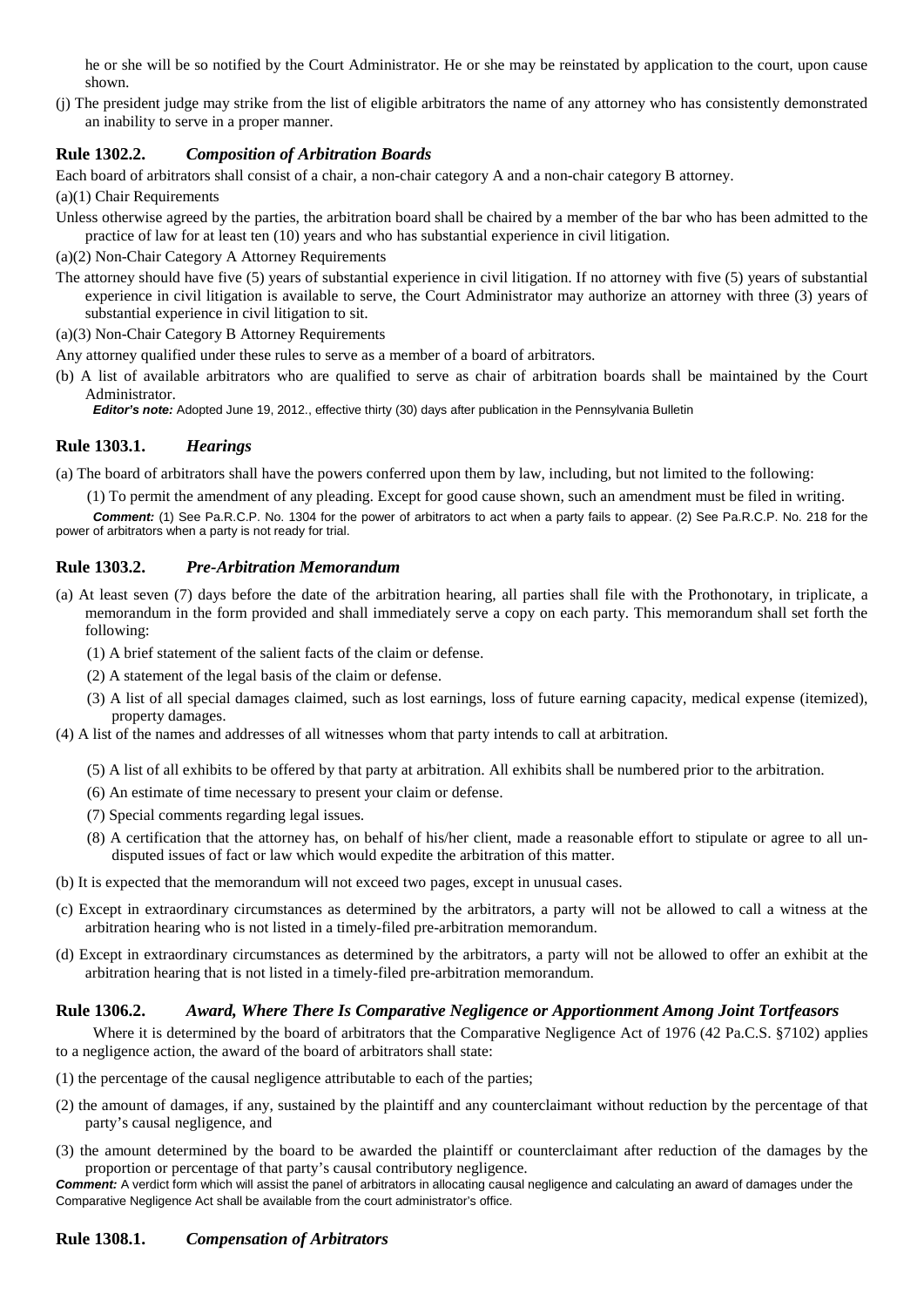The chairman and other arbitrators shall receive compensation paid by the County as determined by the court for each case in which the arbitrator shall have signed a report and award or dissent therefrom.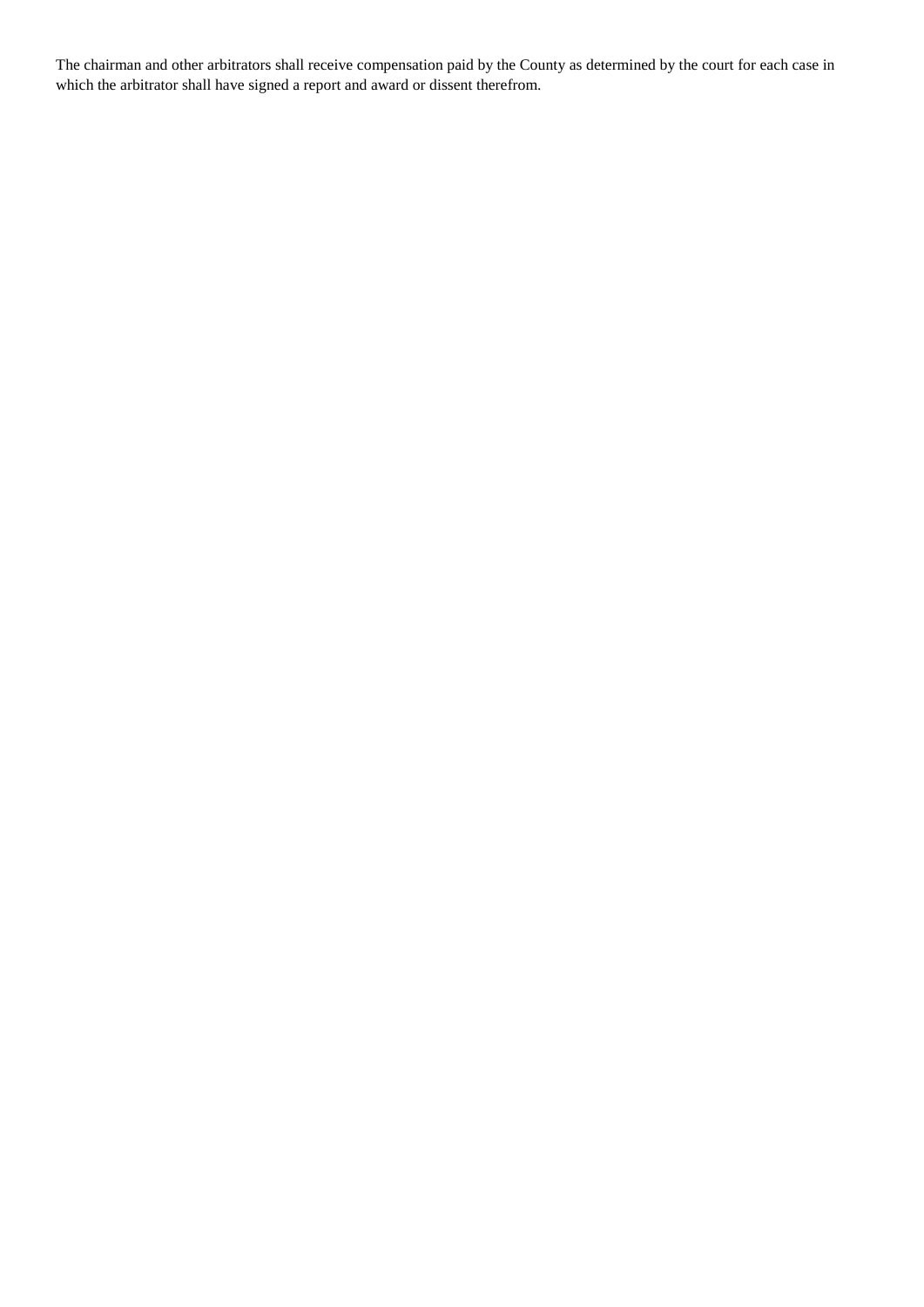# **Partition of Real Property**

### **Rule 1568.1.** *Public Sale*

Except as otherwise provided by act of assembly or special order of court, notice of the time and place of the sale of a property at public auction by a master in partition shall be given by publication once a week for three successive weeks immediately preceding such sale in the Chester County Law Reporter, and in one daily newspaper of general circulation within the county.

#### **Rules 1901.2A – 1940.12A**

*Editor's note:* For 1900 Series Rules, see Family Court Rules Section.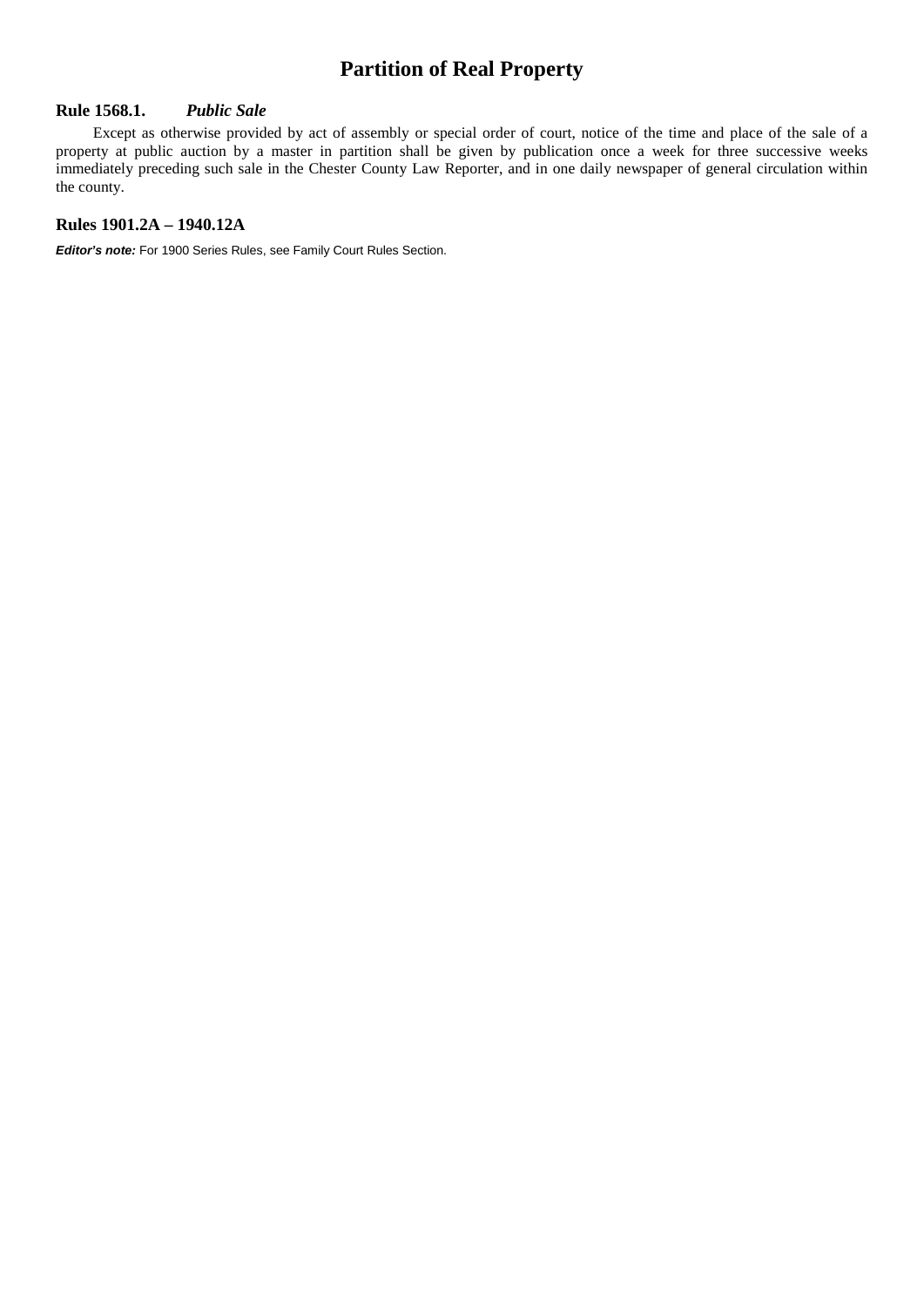# **Joinder of Parties**

### **Rule 2232.1.** *Notice Pendency of Action*

Notice required by Pa.R.C.P. No. 2232(a) shall consist of a copy of the complaint and a statement that the person to whom it is addressed is required to join therein within twenty (20) days after receipt of such notice; or his cause of action will be barred and the action will proceed without him.

Proof of service shall be by affidavit accompanied with a copy of the notice and the return receipt filed with the Prothonotary.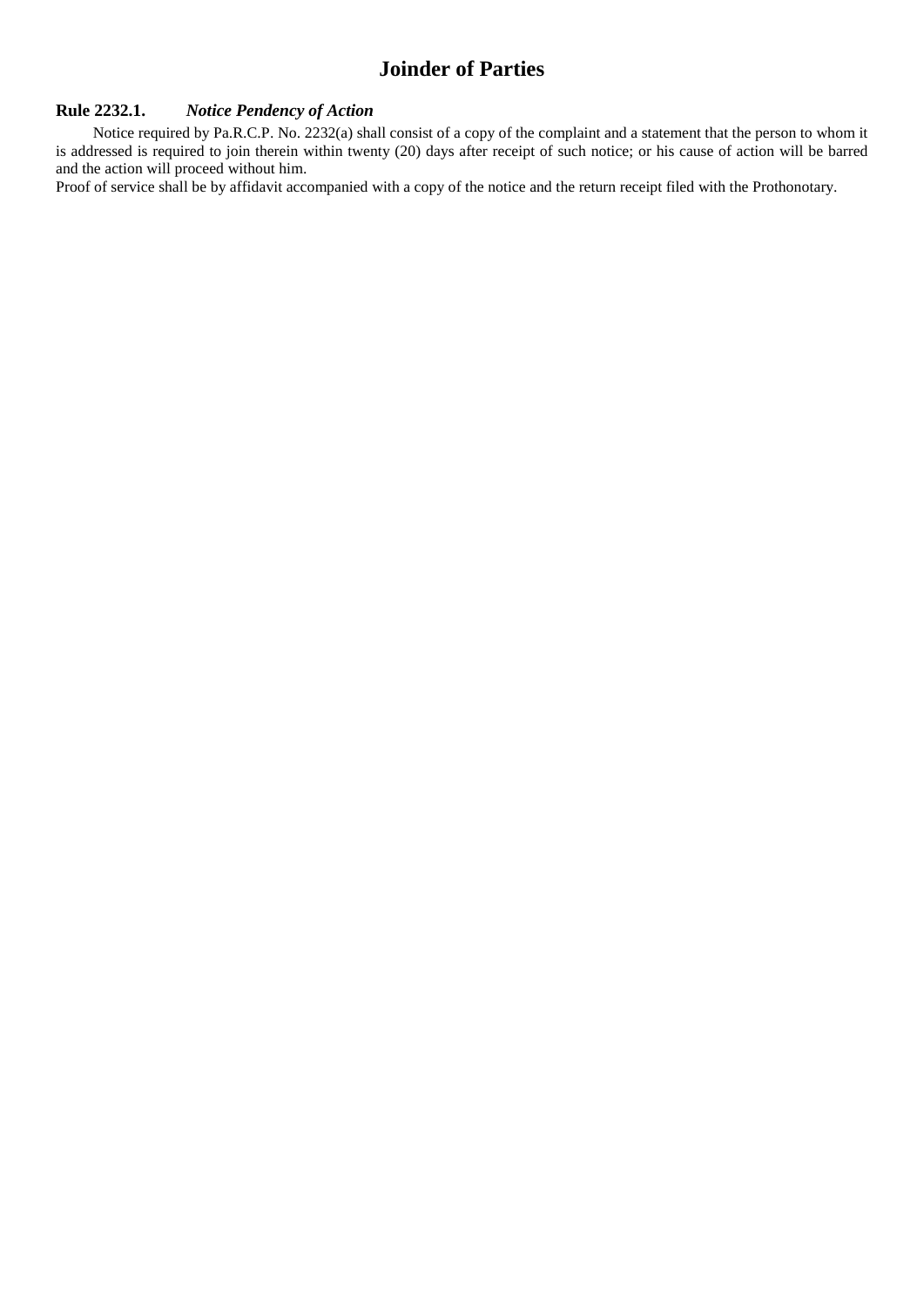# **Enforcement of Judgments for the Payment of Money**

### **Rule 3123.1.A.** *Exemption. Sheriff's Appraisement*

The sheriff shall give all parties at least forty-eight (48) hours' notice of the time and place when he will make an appraisement of the property which the defendant claims the right to retain as the exemption allowed him by law. The parties and their attorneys shall have the right to be present when the appraisement is made.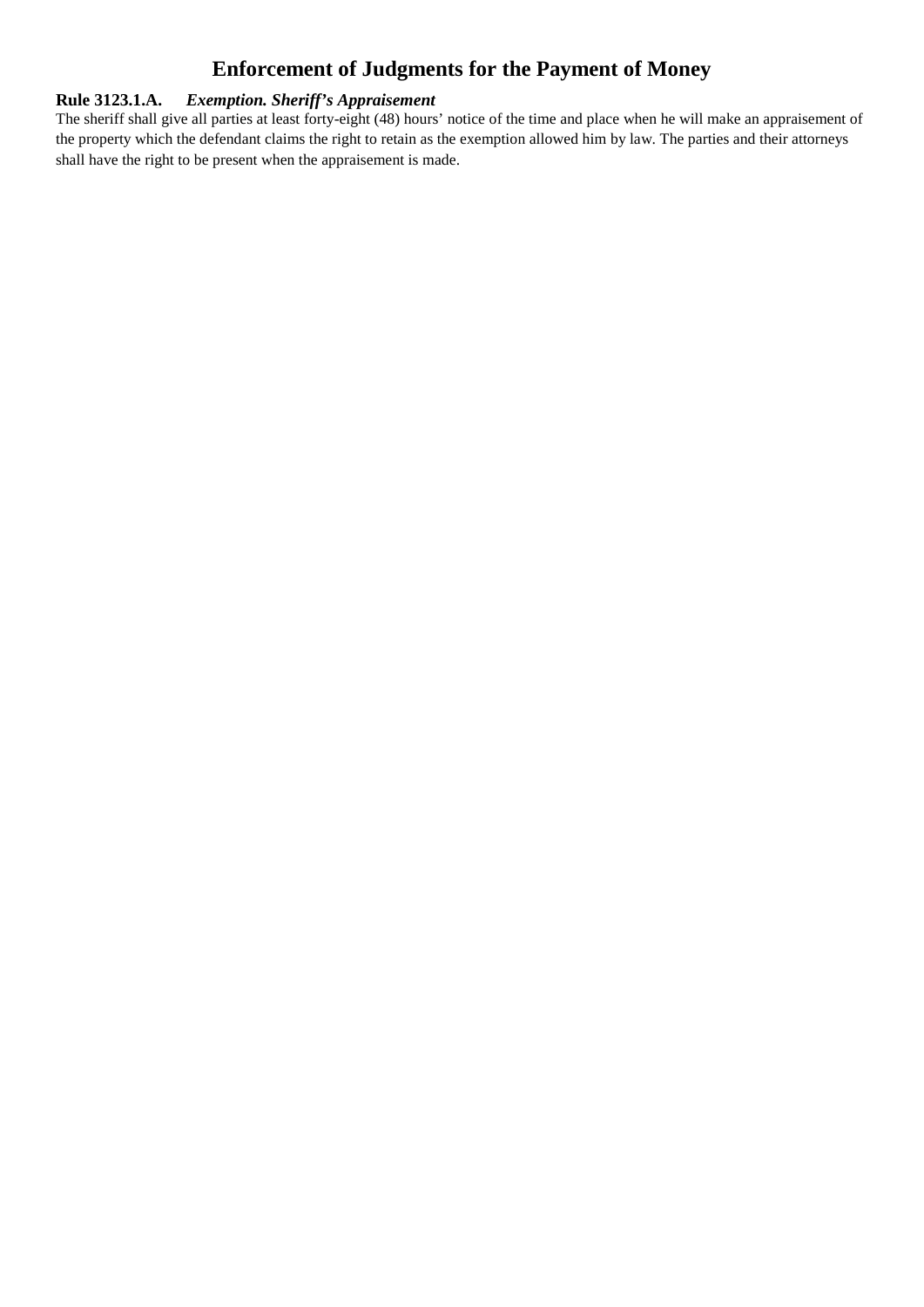# **Depositions and Discovery**

### **Rule 4007.1.A.** *Place of Depositions*

In the absence of an agreement of the parties pursuant to Pa.R.C.P. No. 4002, or an order of the court upon cause shown, depositions in all cases shall be held in Chester County.

### **Rule 4007.1.B.** *Problems Arising During Depositions*

In the event that a problem arises during the course of a deposition, which would result in the premature termination of the deposition and the subsequent filing of motions to compel answers to the questions involved, the assigned judge shall rule upon the issues on the day they have arisen. If the assigned judge is not available on that day, the court administrator shall refer the matter to the emergency judge for consideration and disposition that day. At the discretion of the judge, the consultation may be by telephone.

**Comment:** See Rule 206.1 A.(1) for certification required with discovery motions and petitions.

### **Rule 5000.** *Rent Escrow Payments In Lieu Of Bond In Landlord Tenant Appeals From District Justice Decisions*

- (a) Where a tenant in possession of residential real property appeals from a judgment for the possession of the real property entered by a district justice as required by Pa.R.C.P.D.J. No. 1008(B) a supersedeas shall operate if such tenant:
	- (1) at the time of filing the appeal, files with the prothonotary a verified statement of his intentions of depositing monthly rental payments required by the lease which will become due during the pendency of the court of common pleas proceedings listing the amount of rental payments to become due per month and the dates when said payments are due, a copy of which shall be served upon the appellee by certified mail within five (5) days; and

(2) deposits with the prothonotary the rental payments for the current month (if not already paid) and the subsequent rental payments as they become due according to tie said verified statement.

- (b) Upon motion and order and certification of two days notice to tenant or his counsel by the landlord, accompanied by a copy of the escrow account from the prothonotary's office, the court may terminate the supersedeas if a monthly rental payment was not deposited in escrow within five (5) days after the date the rental payment became due.
- (c) No withdrawals shall be permitted from any such escrow account except upon court order.

#### **Rule 5001.** *Writs of Certiorari From Actions Before District Justices*

- (a) Within thirty (30) days of filing a praecipe for writ of certiorari under the provisions of Pa.R.C.P.D.J. No. 1009 the appellant shall file a praecipe for determination and a brief in support of issuance of the writ and appellee shall have fifteen (15) days to file a reply brief. The court, in its discretion, may extend the time for filing of briefs.
- (b) If appellant fails to file a brief and praecipe for determination within the time set forth in subsection (a), or within the time extended by the court, then appellee may, without filing a brief; file a Praecipe for Determination and the court may consider appellant to have abandoned his position.

*Comment:* See C.C.R.C.P. 206.6 for form of praecipe for determination.

#### **Rule 5002.** *Zoning and Local Agency Appeals*

- (a) This rule shall apply to all zoning and land use appeals filed under and pursuant to the Pennsylvania Municipalities Planning Code and to any appeal from any decision or determination of any political subdivision or municipal or other local authority, or any officer or agency of any such political subdivision or local authority. All such local bodies are referred to herein as the "Local Agency."
- (b) Upon the filing of any appeal requiring the Local Agency to certify and return to the Court the record made before it in the matter under appeal, the Prothonotary or Clerk shall forthwith, as of course, send to the Local Agency whose decision or action has been appealed, by registered or certified mail, a copy of the Notice of Appeal, together with a Writ of Certiorari commanding the said Local Agency, within twenty (20) days after receipt thereof, to certify to the Court its entire record in the matter in which the appeal has been taken, or a true and complete copy thereof, including any transcript of testimony available to the Local Agency at the time it receives the Writ of Certiorari.
- (c) Notice of appeal shall be given as follows:
	- (i) In the case of Zoning and Land Use Appeals, if the appellant is a person other than the landowner of the land directly involved in the decision or action appealed from, the appellant, within seven (7) days after the appeal is filed, shall serve a true copy of the Notice of Appeal by mailing the said Notice to the landowner or his attorney at his last known address. For identification of such landowner, the appellant may rely upon the record of the Local Agency and, in the event of good faith mistakes as to such identity, may make such service nunc pro tunc by leave of Court.
	- (ii) In all appeals, within seven (7) days of the filing of an appeal, if the Local Agency is not a party appellant or appellee, the appellant shall notify the Local Agency, in writing, of the date of fling such appeal and shall attach to such notice a copy of the Notice of Appeal, as fled.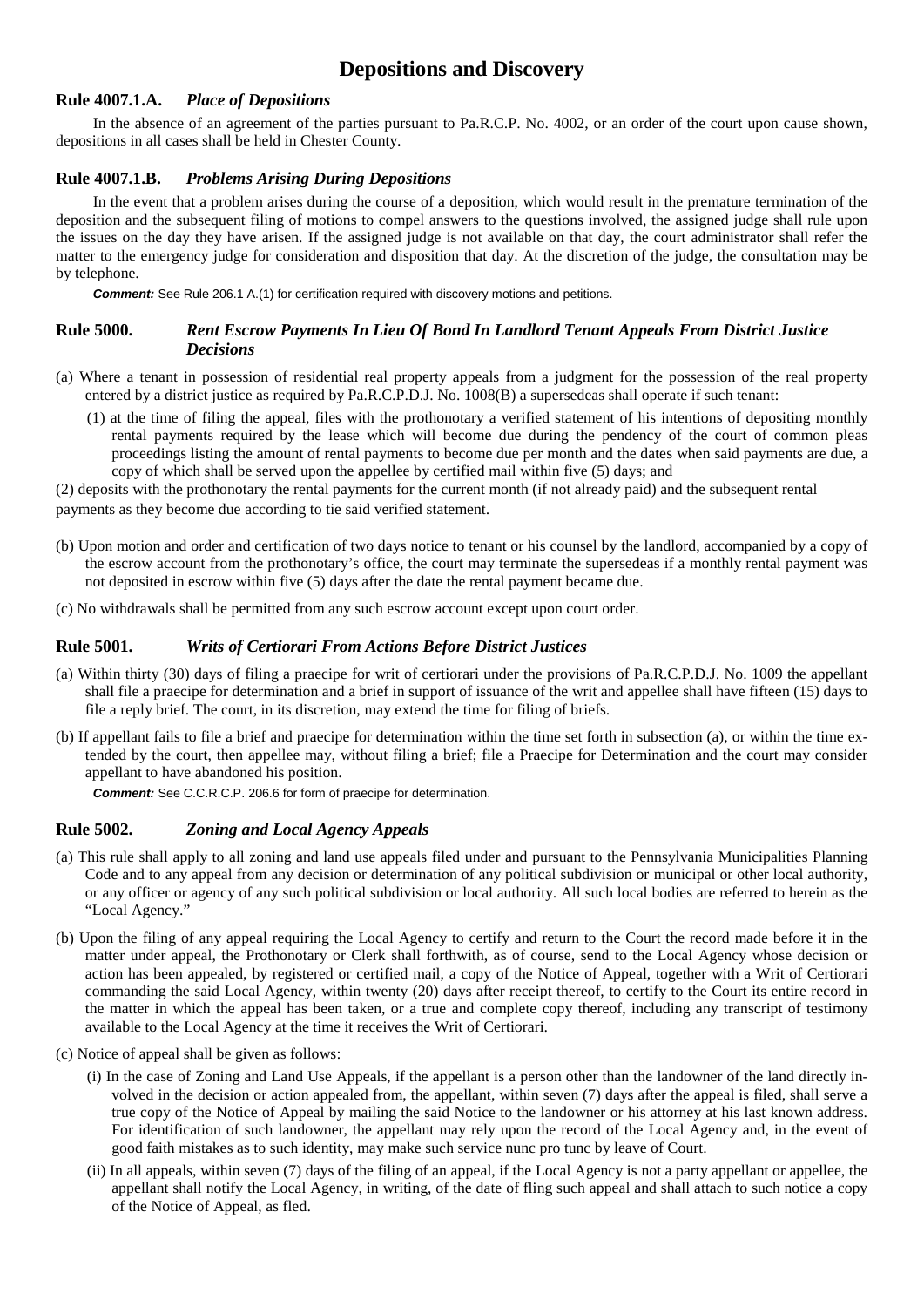- (d) The record submitted to the Court by the Local Agency in compliance with the Writ of Certiorari shall include (1) the proof of publication; (2) a complete copy of the ordinance, map and/or regulation under which the determination of the Local Agency was made, certified by counsel for the Local Agency or other Local Agency official to be the ordinance, map or regulation in effect when the decision was rendered or action taken which is the subject of the appeal; (3) the transcript of the proceedings before the Local Agency; and (4) all exhibits. The record shall be accompanied by a document entitled ''Return of the Record'', which shall list the contents of the record. Within five (5) days of the filing of the record with the Prothonotary, the attorney for the Local Agency or an official thereof shall give written notice to the appellant and intervenor, if any, or their attorneys of record of the date of such filing, and shall serve therewith a true copy of the Return of Record.
- (e) Whenever an appeal is taken from a Local Agency decision or determination and the record is returned by the Court to the Local Agency for further proceedings, and a subsequent appeal is taken in the same case, the number of the original appeal shall be set forth in the notice of the subsequent appeal filed with the Prothonotary or Clerk, who shall docket and file the subsequent appeal under the number of the original appeal.
- (f) Within thirty-one (31) days of the filing of the returned record, the appellant shall file a supporting Brief and a Praecipe for Determination. Appellee and any intervenors shall have thirty (30) days from the receipt of the appellant's Brief to file a reply Brief. The assigned Judge, in his discretion, may extend the time for filing of Briefs. *Comment:* See C.C.R.C.P. 206.6 for the form of Praecipe for determination.
- (g) If the appellant fails to file his Brief within the time prescribed by these rules, or within the time as extended, the appellee or intervenor may move for dismissal of the matter. Such motion shall be served in accordance with these rules upon the appellant, who may file and Answer thereto, and the motion shall be thereafter determined by the Court as it deems just and proper. If an appellee or intervenor fails to file his brief within the time prescribed by these rules, or within the time as extended, the Court may consider such appellee or intervenor to have abandoned his position, and will proceed to dispose of the appeal on the merits.

### **Rule 5003.** *Appeals from Real Estate Assessment*

The following rules shall apply to all appeals from a real estate assessment determined by the Board of Assessment Appeals (''Board'') of Chester County. These rules apply to all appeals taken following their effective date, and may be applied as appropriate to current appeals ninety (90) days after their effective date.

#### Definitions:

*Board*—the Chester County Board of Assessment Appeals.

*Taxing Authority*— School Districts, the County of Chester and municipalities (cities, boroughs, townships).

*Party*—appellant, the Board, and any other person or entity entitled to notice of the appeal who or which enters an appearance.

*Property Owner*— as used herein, the term "owner" or "property owner" includes all owners of the property if there is more than one owner.

*Date of Notification*— date which appears as such on the decision of the Board.

*Commercial Property*—any property whose purpose is to generate income for its owner. *Editor's note:* Adopted June 19, 2012., effective thirty (30) days after publication in the Pennsylvania Bulletin

### **Rule 5003(a).** *Filing Instructions*

1. An appeal from the decision of the Board shall be filed within thirty (30) days from the date of notification.

- 2. Within ten (10) days after filing the appeal, the appellant shall serve a copy of the appeal on the Board, on all affected taxing authorities at their business addresses and, if the property owner is not the appellant, on the property owner at his, her, its or their registered address or addresses as shown on the tax records of Chester County.
- 3. Within twenty (20) days of service of the appeal, the appellant shall file an affidavit of service.
- 4. The Board shall automatically be a party to an appeal unless it specifically declines that status in writing. Any taxing authority or property owner entitled to be notified of an appeal may become a party to the proceedings by filing an entry of appearance within thirty (30) days of service of such notice. The entry of appearance shall be deemed to deny the allegations in the appellant's petition, except for the names of the parties and the location of the taxable property. However, any party may plead additional material by way of Answer or New Matter, as appropriate, within thirty (30) days of entering an appearance.

*Editor's note:* Adopted June 19, 2012., effective thirty (30) days after publication in the Pennsylvania Bulletin

### **Rule 5003(b).** *Contents of Appeal*

1. Names and addresses of the taxpayer and the taxing authorities.

2. Identification of the property, including street address and tax parcel number.

3. Reason(s) for the appeal. For purposes of this section, where a challenge is based on fair market value, it shall be sufficient to state that the assessment is excessive or inadequate. Where the challenge is based on uniformity, it shall be sufficient to state lack of uniformity as the basis for the appeal.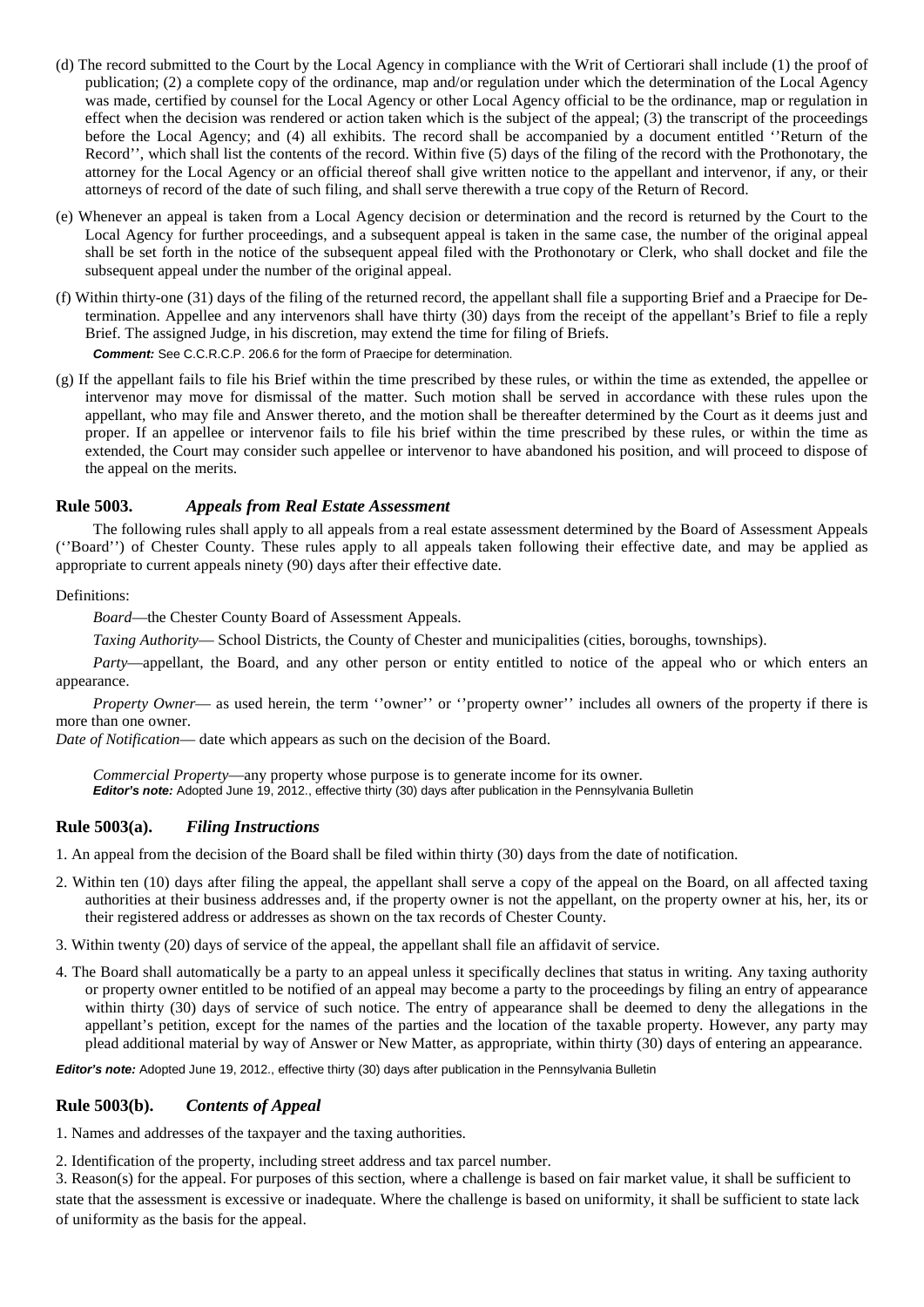4. Copy of any applicable decision of the Board. *Editor's note:* Adopted June 19, 2012., effective thirty (30) days after publication in the Pennsylvania Bulletin

### **Rule 5003(c).** *Discovery Procedures*

- 1. The appellant shall provide the Board and the other parties to the appeal with a copy of his, her, its or their appraisal within sixty (60) days of filing the appeal. The other parties shall then have ninety (90) days from the receipt of the appellant's appraisal to provide the appellant with a counter-appraisal. Any party may designate an appraisal submitted to the Board as its appraisal for the purposes of the appeal. Appraisals must certify that the appraiser's fee is not contingent upon the results of the appeal.
- 2. If a party fails to provide an appraisal within the time provided by this rule, by leave of court, or within such time as may be agreed to by the parties and approved by the Court, then, upon motion, the Court may preclude that party from presenting evidence of valuation at trial.
- 3. In cases involving commercial properties, the taxpayer shall provide, where applicable, the following to all other parties within thirty (30) days of filing the appeal:
	- (A) Income and expense statements for three (3) years prior to the appeal year;
	- (B) A current rent roll, including a list of tenants, rental amounts, lease periods and a sample lease with any special terms or renewal options;
	- (C) The right to inspect the property at a reasonable time with notice.
- 4. The names of all witnesses to be called at trial by any party, other than rebuttal witnesses later determined, shall be provided to all other parties within one hundred fifty (150) days of the date of filing of the appeal.
- 5. In any appeal involving a claim of exemption from real estate taxation, discovery shall be permitted as set forth in the Pennsylvania Rules of Civil Procedure and shall be governed by Pa.R.C.P. No. 4001 et seq. Discovery requests shall be served within one hundred twenty (120) days of the date of the filing of the appeal.
- 6. Additional discovery shall be by leave of court only.
- 7. The matter shall be scheduled for trial one hundred eighty (180) days from the date of the filing of the appeal.
- 8. Time periods may be extended for cause shown. Any party may at any time, and to obtain relief (advancement or deferral) from the automatic trial listing as set forth in paragraph 7 above must, request an administrative conference in accordance with C.C.R.C.P. No. 249.1 et seq.

*Editor's note:* Adopted June 19, 2012., effective thirty (30) days after publication in the Pennsylvania Bulletin

#### **Rule 5003(d).** *Class Action Appeal*

In all cases involving an appeal from class action certification, a full record shall be made before the Board of Assessment Appeals.

*Editor's note:* Adopted June 19, 2012., effective thirty (30) days after publication in the Pennsylvania Bulletin

#### **Rule 5003(e).** *Discontinuance*

The appeal may be discontinued only with the agreement of all parties or by leave of court. *Editor's note:* Adopted June 19, 2012., effective thirty (30) days after publication in the Pennsylvania Bulletin

### **Rule 5003(f).** *Tax Exemption Cases*

- 1. All appeals to court from a determination of the Board of Tax Assessment Appeals involving a claimed exemption from real estate tax shall be accompanied by the full and complete transcript of the hearing before the Board, together with all documentary evidence entered as part of that record and the Board's Findings of Fact and Conclusions of Law in support of its decision.
- 2. In any appeal to the Board or to court involving a claimed exemption from real estate taxation, the property owner claiming tax exemption shall be subject to such relevant discovery by written interrogatories, deposition and production of documentary evidence as reasonably bears on the property owner's claim of tax exemption. Discovery shall be requested and completed within one hundred twenty (120) days from the requesting party's receipt of notice of the initial application to the Board. Except in cases where such discovery requests has not been complied with prior to the Board's hearing, no additional discovery shall be permitted on appeal to court from the Board's decision, except by leave of court.

*Comment:* This rule specifically does not require simultaneous exchange of information; instead the entity filing an appeal should bear the initial expense and burden of producing an appraisal. This rule should then conserve resources by giving the respondent the opportunity to accept the appellant's appraisal as satisfactory before ordering his or its own appraisal.

### **Rule 5004.** *Appeals filed with the Clerk Of Courts*

When an appeal to the Court of Common Pleas is filed with the clerk of courts, a party must file either a praecipe for determination or, if an evidentiary hearing is required, a praecipe for hearing to move the matter before the court. The appropriate praecipe should be addressed to, and served upon the court administrator.

*Comment:* See C.C.R.C.P. 206.6 regarding praecipe for determination.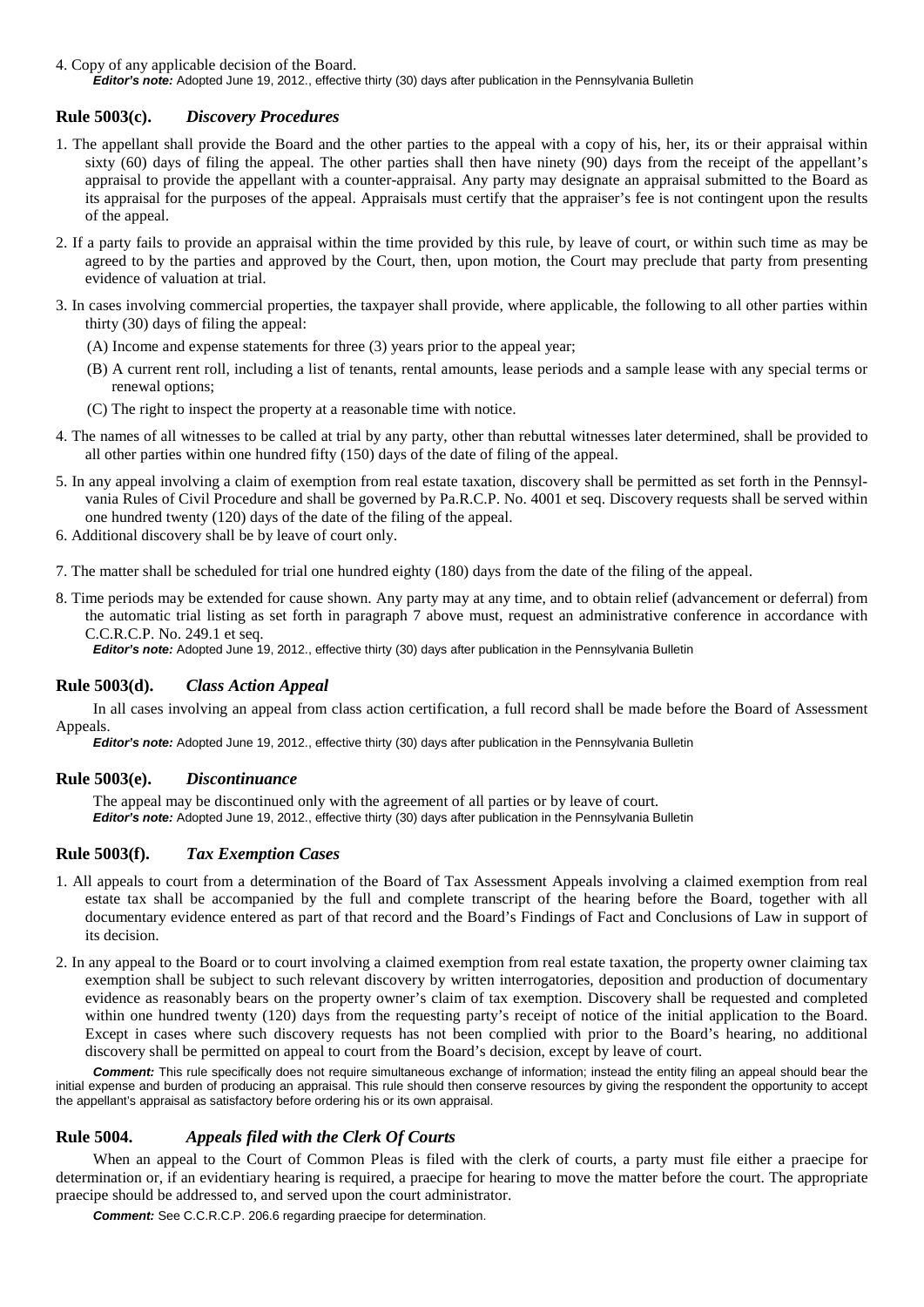### **Rule 5005.** *Civil Rules Committee*

A civil procedural rules committee shall be appointed within sixty (60) days of the effective date of these rules to study and make recommendations to the court concerning local procedure in civil matters and the promulgation and amendment of local rules of civil procedure. The committee shall be composed of a judge of this court and members in good standing of the Bar of the Supreme Court of Pennsylvania who maintain principal offices for the practice of law in Chester County, all of whom shall be appointed by the president judge. The chairman of the committee shall be a non-judicial member of the committee and shall be designated by the president judge. The committee shall meet as directed by the president judge, or by the chairman of the committee, but in no event less often than semi-annually.

### **Rule 5006.** *Effective Date and Repealer*

These rules shall become effective thirty days after the date of publication of these rules in the Pennsylvania Bulletin, pursuant to Pa.R.C.P. No. 239. All previous local rules of civil procedure are hereby repealed as of the effective date of these rules, except the rules of the Family Court and of the Orphans' Court Division of the Court of Common Pleas of Chester County, which shall remain in full force and effect.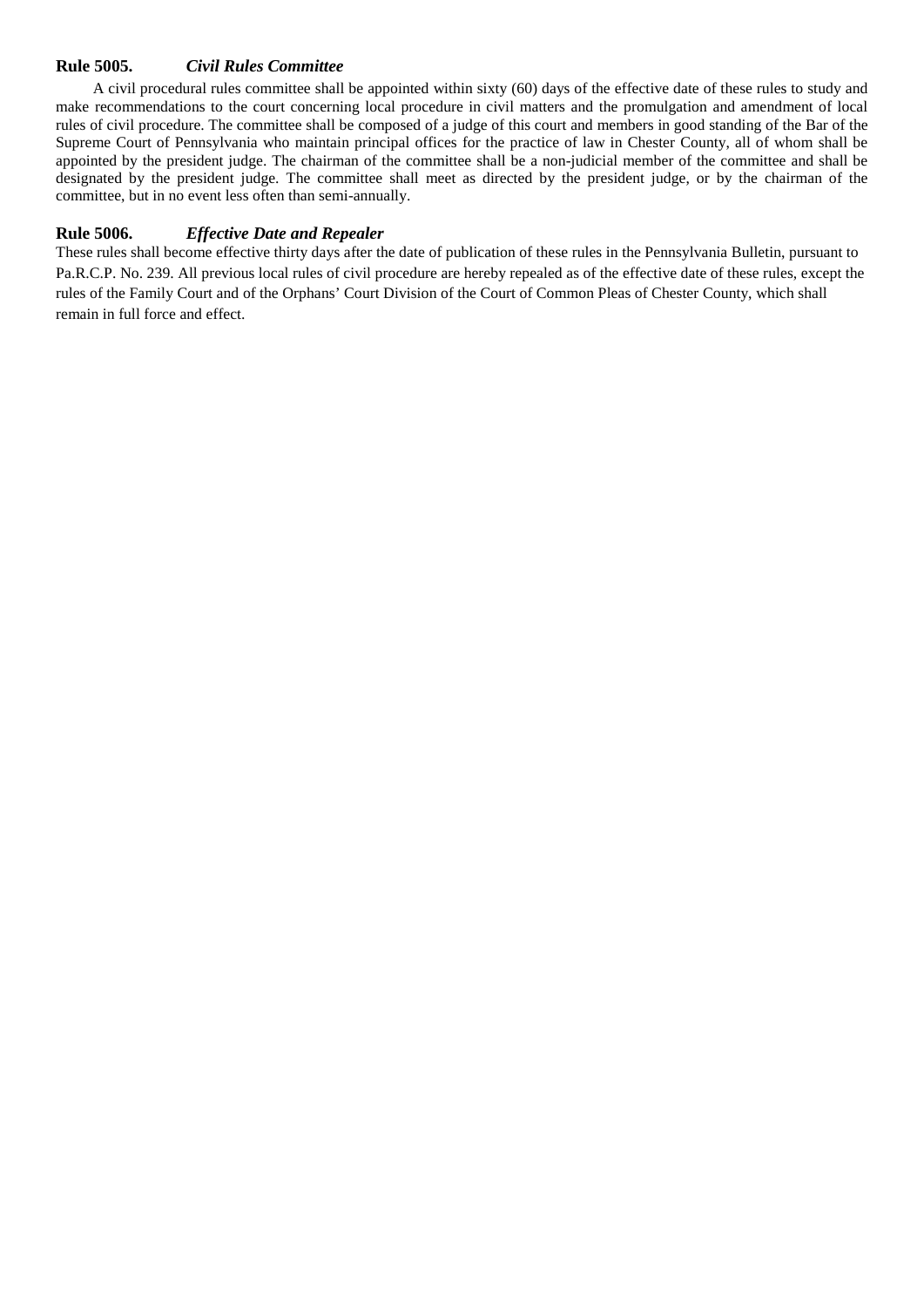# Chester County Civil Index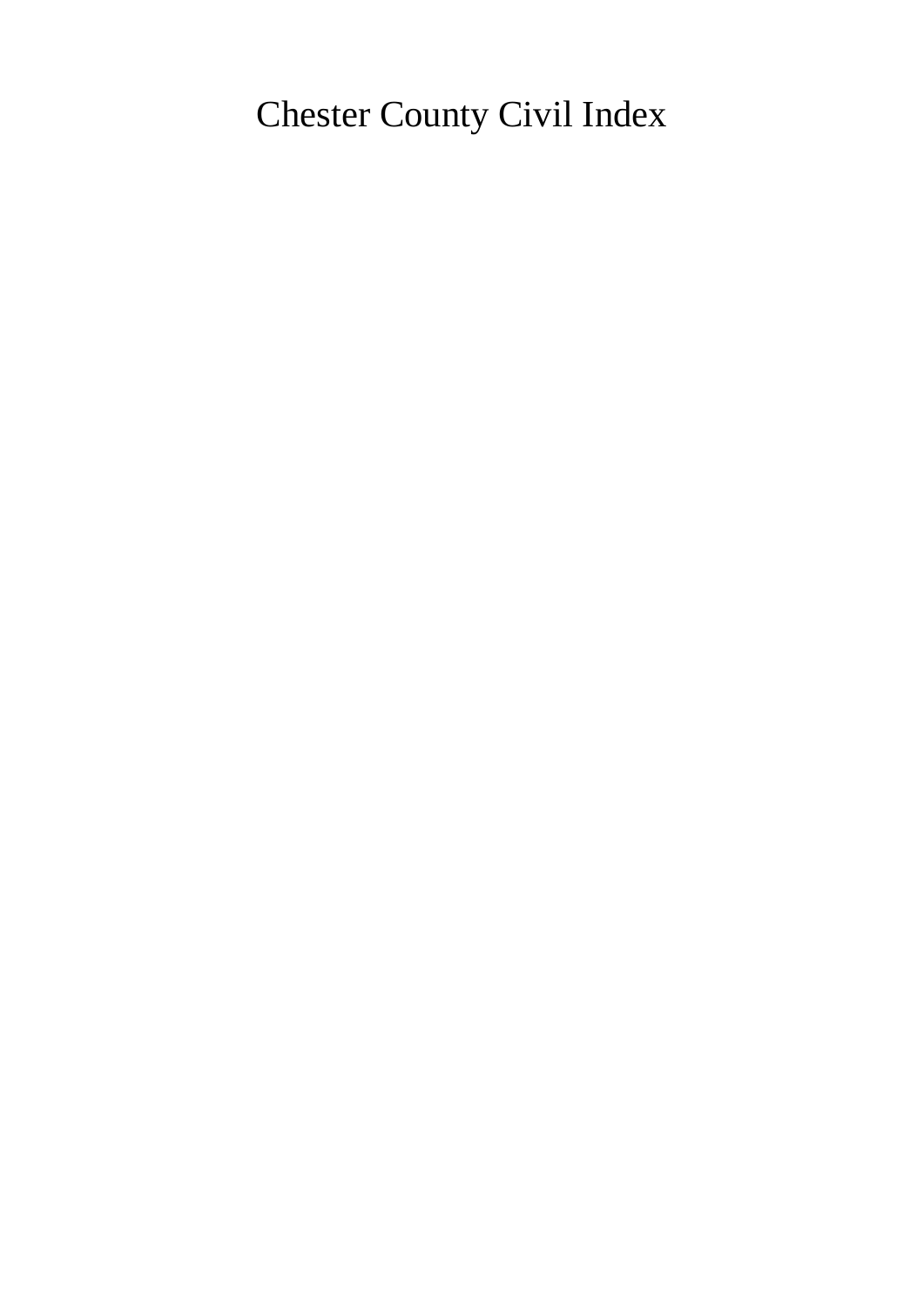### **ADMINISTRATIVE CONFERENCES**

| Administrative conference memorandum. 249.1                                                                                                                                                                                                                              |
|--------------------------------------------------------------------------------------------------------------------------------------------------------------------------------------------------------------------------------------------------------------------------|
| <b>ADMISSIONS</b>                                                                                                                                                                                                                                                        |
| <b>ANSWERS</b>                                                                                                                                                                                                                                                           |
| <b>APPEALS</b>                                                                                                                                                                                                                                                           |
| <b>APPEARANCES</b>                                                                                                                                                                                                                                                       |
| <b>ARBITRATION</b><br>Administration of arbitration proceedings. 1302.1<br>Cases for submission to arbitration. 1301.1<br>Composition of arbitration boards 1302.2<br>Compensation of arbitrators1308.1<br><b>ARGUMENTS</b>                                              |
|                                                                                                                                                                                                                                                                          |
|                                                                                                                                                                                                                                                                          |
| <b>ASSIGNMENT OF CASES</b>                                                                                                                                                                                                                                               |
| <b>ATTORNEYS</b><br>Endorsement; initial pleading or appearance 1025.1<br>Related cases, duty to notify court administrator 200                                                                                                                                          |
| <b>BRIEFS AND MEMORANDA 206.5</b><br>Administrative conference memorandum249.1                                                                                                                                                                                           |
| Briefing schedule<br>Petition, motion or preliminary objections. 206.5<br>Trial memorandum. $\ldots \ldots \ldots \ldots \ldots \ldots \ldots \ldots \ldots 226.1$<br>Matters to be contained in brief or memorandum. 210<br>Memorandum, administrative conference 249.1 |
| Memorandum, pretrial and settlement conference212.1                                                                                                                                                                                                                      |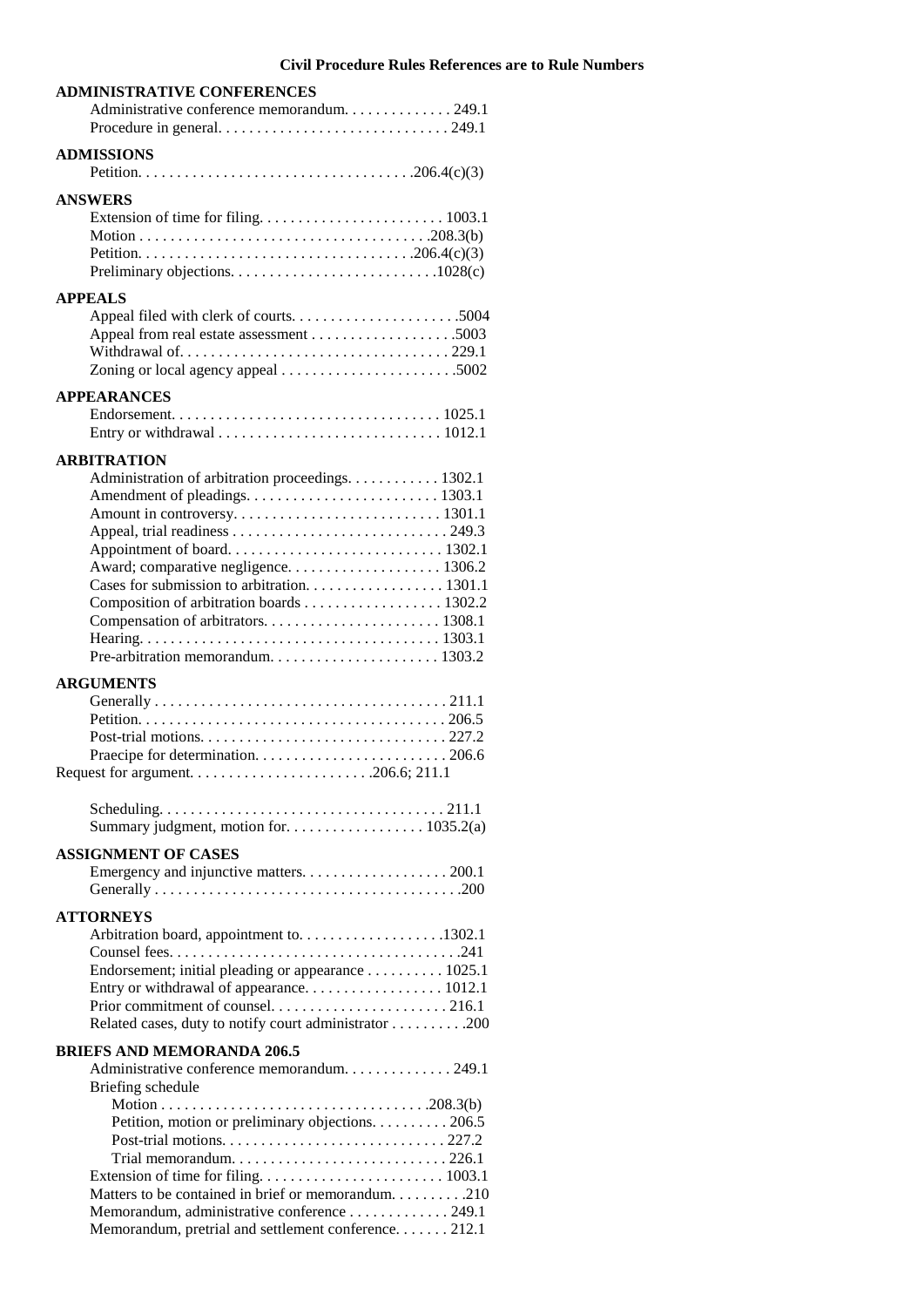| Preliminary objections                                                                                 |
|--------------------------------------------------------------------------------------------------------|
| Pretrial and settlement conference memorandum212.1                                                     |
| Summary judgment, motion for208.3(b)                                                                   |
| Trial memorandum. $\ldots \ldots \ldots \ldots \ldots \ldots \ldots \ldots \ldots \ldots \ldots 226.1$ |
| <b>CERTIFICATION OF SERVICE</b>                                                                        |
|                                                                                                        |
|                                                                                                        |
| <b>CHESTER COUNTY LAW REPORTER</b>                                                                     |
|                                                                                                        |
| <b>CITATIONS</b>                                                                                       |
|                                                                                                        |
|                                                                                                        |
| <b>COMPLAINTS</b>                                                                                      |
|                                                                                                        |
|                                                                                                        |
|                                                                                                        |
|                                                                                                        |
| <b>CONFERENCES</b>                                                                                     |
| Administrative conference249.1                                                                         |
| Memorandum, administrative conference 249.1                                                            |
| Memorandum, pretrial and settlement conference212.1                                                    |
| Pretrial and settlement conference212.1                                                                |
| <b>CONFESSION OF JUDGMENT</b>                                                                          |
| Ejectment; notice of commencement of action. 2971.1                                                    |
|                                                                                                        |
| <b>CONTINUANCES</b>                                                                                    |
|                                                                                                        |
|                                                                                                        |
| <b>COURT ADMINISTRATOR</b>                                                                             |
| Administration of arbitration proceedings. 1302.1                                                      |
|                                                                                                        |
| <b>COURT REPORTERS</b>                                                                                 |
|                                                                                                        |
| <b>COVER SHEETS</b>                                                                                    |
|                                                                                                        |
|                                                                                                        |
| <b>DISCOVERY</b>                                                                                       |
|                                                                                                        |
| Certain discovery matters to be treated as motions. 208.3(a)                                           |
| Motion or petition, requirements 208.2(e)                                                              |
|                                                                                                        |
| Preliminary objections, depositions to complete                                                        |
|                                                                                                        |
| Problems arising during depositions. 4007.1.B                                                          |
| <b>E.IECTMENT</b>                                                                                      |
| Confession of judgment2971.1                                                                           |
| <b>EMERGENCY MATTERS</b>                                                                               |
|                                                                                                        |
|                                                                                                        |
| <b>EQUITY ACTIONS</b>                                                                                  |
| Partition of real property, public sale 1568.1                                                         |
| <b>EXCEPTIONS</b>                                                                                      |
|                                                                                                        |
|                                                                                                        |
|                                                                                                        |
| <b>EXPERTS</b>                                                                                         |
| Report from, attached to conference memorandum. 212.1                                                  |
| <b>EXTENSIONS OF TIME</b>                                                                              |
| Agreement to extend time 1003.1                                                                        |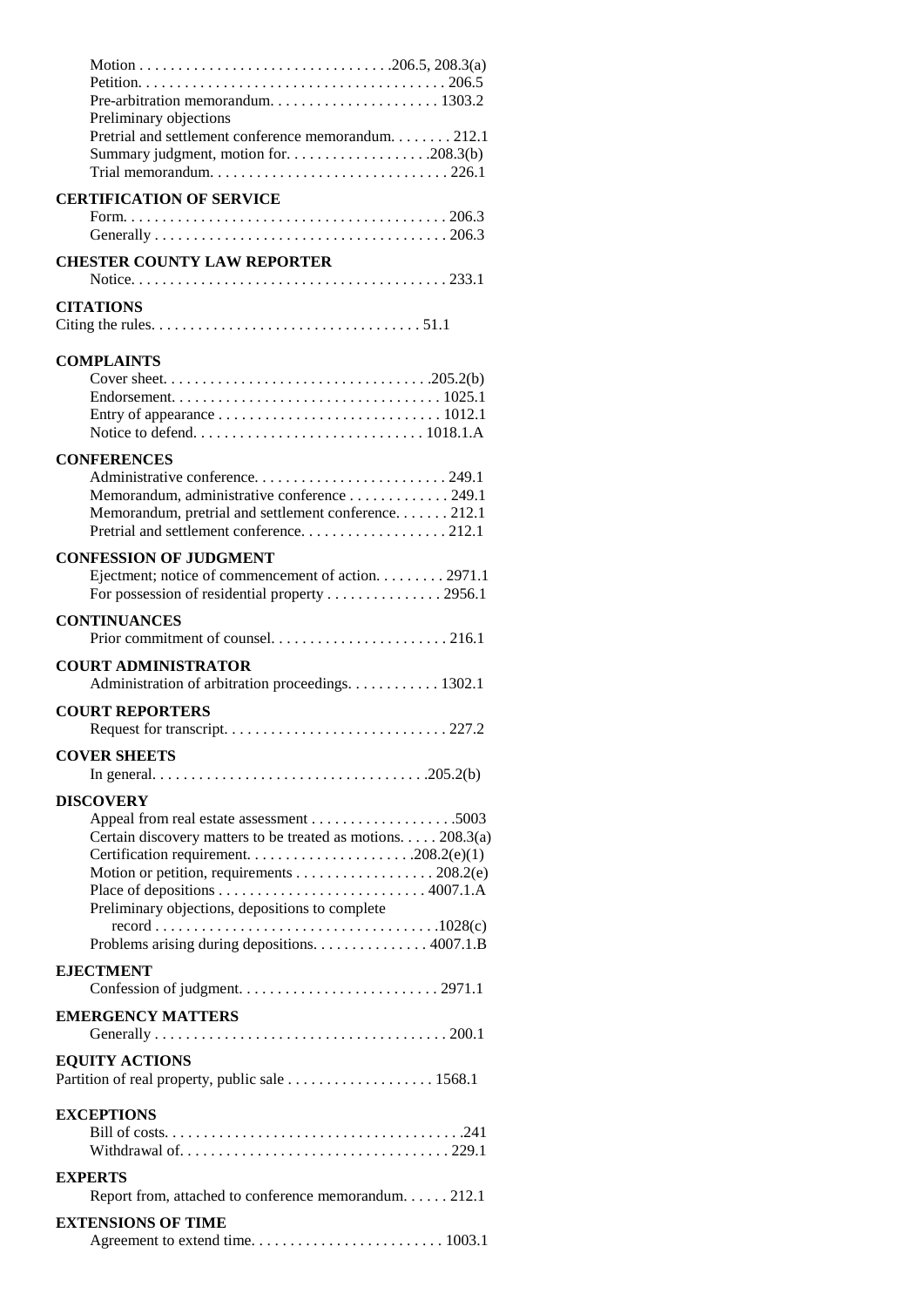| <b>FEES AND COSTS</b>                                                                                         |
|---------------------------------------------------------------------------------------------------------------|
|                                                                                                               |
|                                                                                                               |
|                                                                                                               |
| <b>FILING OF LEGAL PAPERS</b>                                                                                 |
|                                                                                                               |
| Electronic Filing and Service of Legal Paper. 205.4                                                           |
| Requirements for filing with prothonotary 205.2(a)                                                            |
| FINDINGS OF FACT AND CONCLUSIONS OF LAW                                                                       |
|                                                                                                               |
| HEARINGS                                                                                                      |
|                                                                                                               |
| <b>INJUNCTIONS</b>                                                                                            |
| <b>INTERPRETERS</b>                                                                                           |
|                                                                                                               |
|                                                                                                               |
| <b>JOINDER OF PARTIES</b>                                                                                     |
| Notice of pendency of action, to person required to                                                           |
|                                                                                                               |
| <b>JUDGES</b>                                                                                                 |
|                                                                                                               |
|                                                                                                               |
| Depositions, problems arising during 4007.1.B                                                                 |
|                                                                                                               |
| Pretrial and settlement conference212.1                                                                       |
| <b>JUDGMENTS</b>                                                                                              |
| Claim for exemption; sheriff's appraisement3123.1.A                                                           |
| Confession of judgment                                                                                        |
| Ejectment; notice of commencement of action. 2971.1                                                           |
|                                                                                                               |
| Entry of for possession of residential property 2956.1                                                        |
| <b>JURIES</b>                                                                                                 |
|                                                                                                               |
|                                                                                                               |
|                                                                                                               |
| <b>LANDLORD-TENANT MATTERS</b>                                                                                |
| Entry of judgment by confession for possession of                                                             |
| $property. \ldots \ldots \ldots \ldots \ldots \ldots \ldots \ldots \ldots \ldots \ldots \ldots \ldots 2956.1$ |
| Notice of commencement of action; ejectment. 2971.1                                                           |
| Rent escrow payments; appeal from district justice                                                            |
|                                                                                                               |
| <b>MEMORANDA</b>                                                                                              |
| See Briefs and Memoranda                                                                                      |
|                                                                                                               |
| <b>MOTIONS</b>                                                                                                |
| See also Post-Trial Motions                                                                                   |
|                                                                                                               |
|                                                                                                               |
|                                                                                                               |
|                                                                                                               |
|                                                                                                               |
|                                                                                                               |
| Motion for judgment on the pleadings 1034(a)                                                                  |
|                                                                                                               |
|                                                                                                               |
|                                                                                                               |
|                                                                                                               |
|                                                                                                               |
|                                                                                                               |
| Statement of applicable authority. 208.2(c)<br>Summary judgment, motion for. 1035.2(a)                        |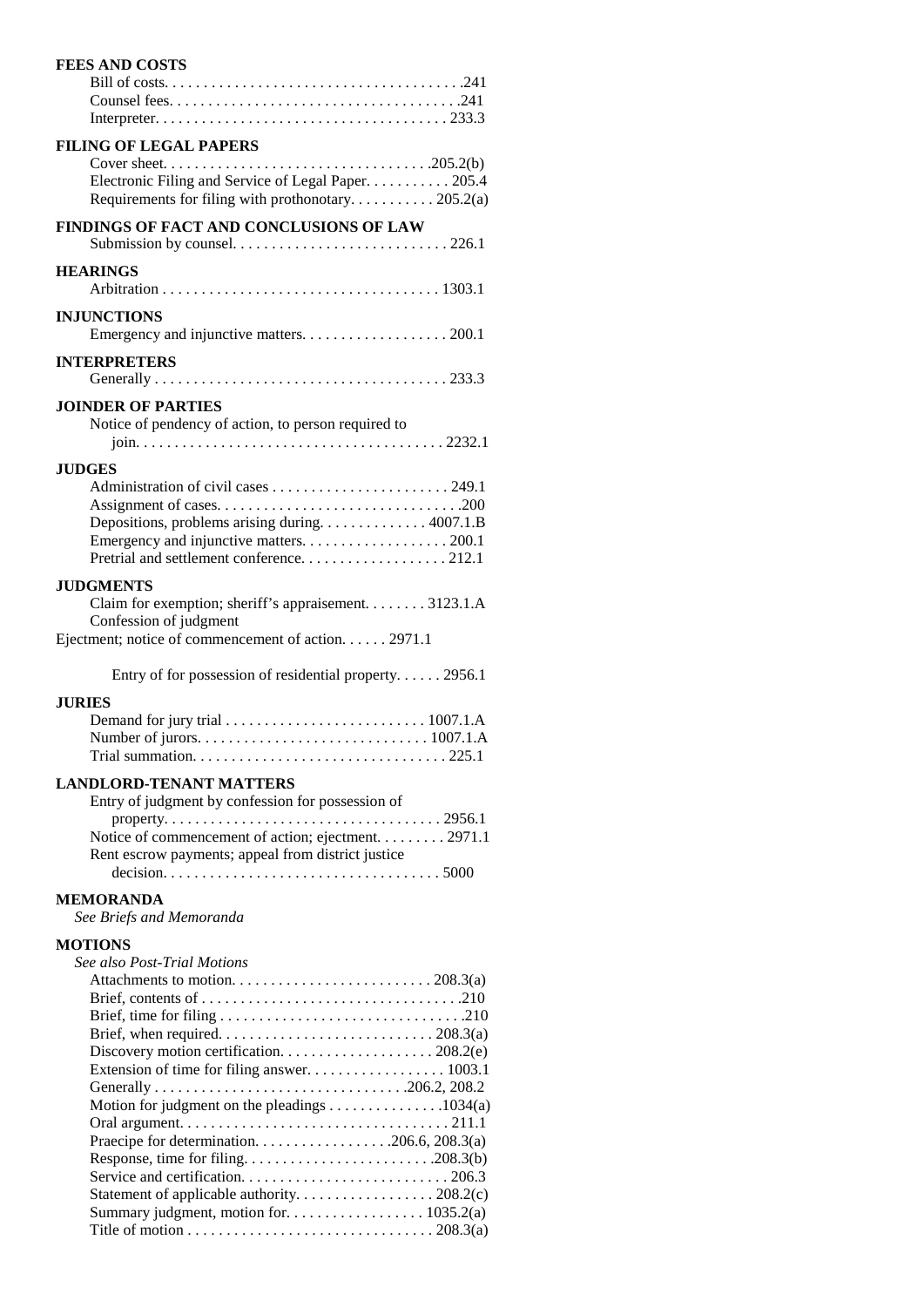| <b>NOTICES</b>                                                                                                                                              |
|-------------------------------------------------------------------------------------------------------------------------------------------------------------|
| Commencement of action, confession of judgment in<br>Joinder; notice of pendency of action. 2232.1<br>Notice of appeal, zoning or local agency appeal. 5002 |
| Notice to defend; office to be contacted1018.1.A                                                                                                            |
|                                                                                                                                                             |
|                                                                                                                                                             |
| <b>ORDERS</b>                                                                                                                                               |
| Petition, motion or preliminary objections; proposed                                                                                                        |
| <b>PARTITION OF REAL PROPERTY</b>                                                                                                                           |
|                                                                                                                                                             |
|                                                                                                                                                             |
| <b>PETITIONS</b>                                                                                                                                            |
|                                                                                                                                                             |
|                                                                                                                                                             |
|                                                                                                                                                             |
|                                                                                                                                                             |
|                                                                                                                                                             |
|                                                                                                                                                             |
|                                                                                                                                                             |
| Rule to show cause206.2, 206.4(c)                                                                                                                           |
|                                                                                                                                                             |
| Stay of substantive relief206.4(c)(2)                                                                                                                       |
|                                                                                                                                                             |
|                                                                                                                                                             |
|                                                                                                                                                             |
| <b>PLEADINGS</b>                                                                                                                                            |
| See also specific pleadings                                                                                                                                 |
| Amendment, arbitration proceeding. 1303.1                                                                                                                   |
| Entry of appearance to accompany initial pleading $\dots$ 1012.1                                                                                            |
|                                                                                                                                                             |
| <b>POINTS FOR CHARGE</b>                                                                                                                                    |
|                                                                                                                                                             |
|                                                                                                                                                             |
| <b>POST-TRIAL MOTIONS</b>                                                                                                                                   |
|                                                                                                                                                             |
|                                                                                                                                                             |
|                                                                                                                                                             |
| Praecipe for determination227.2                                                                                                                             |
|                                                                                                                                                             |
| PRAECIPE FOR DETERMINATION                                                                                                                                  |
|                                                                                                                                                             |
|                                                                                                                                                             |
|                                                                                                                                                             |
|                                                                                                                                                             |
|                                                                                                                                                             |
|                                                                                                                                                             |
|                                                                                                                                                             |
|                                                                                                                                                             |
| PRELIMINARY OBJECTIONS                                                                                                                                      |
|                                                                                                                                                             |
|                                                                                                                                                             |
|                                                                                                                                                             |
|                                                                                                                                                             |
| Praecipe for determination, requirement of $\dots \dots \dots \dots \dots 1028(c)$                                                                          |
|                                                                                                                                                             |